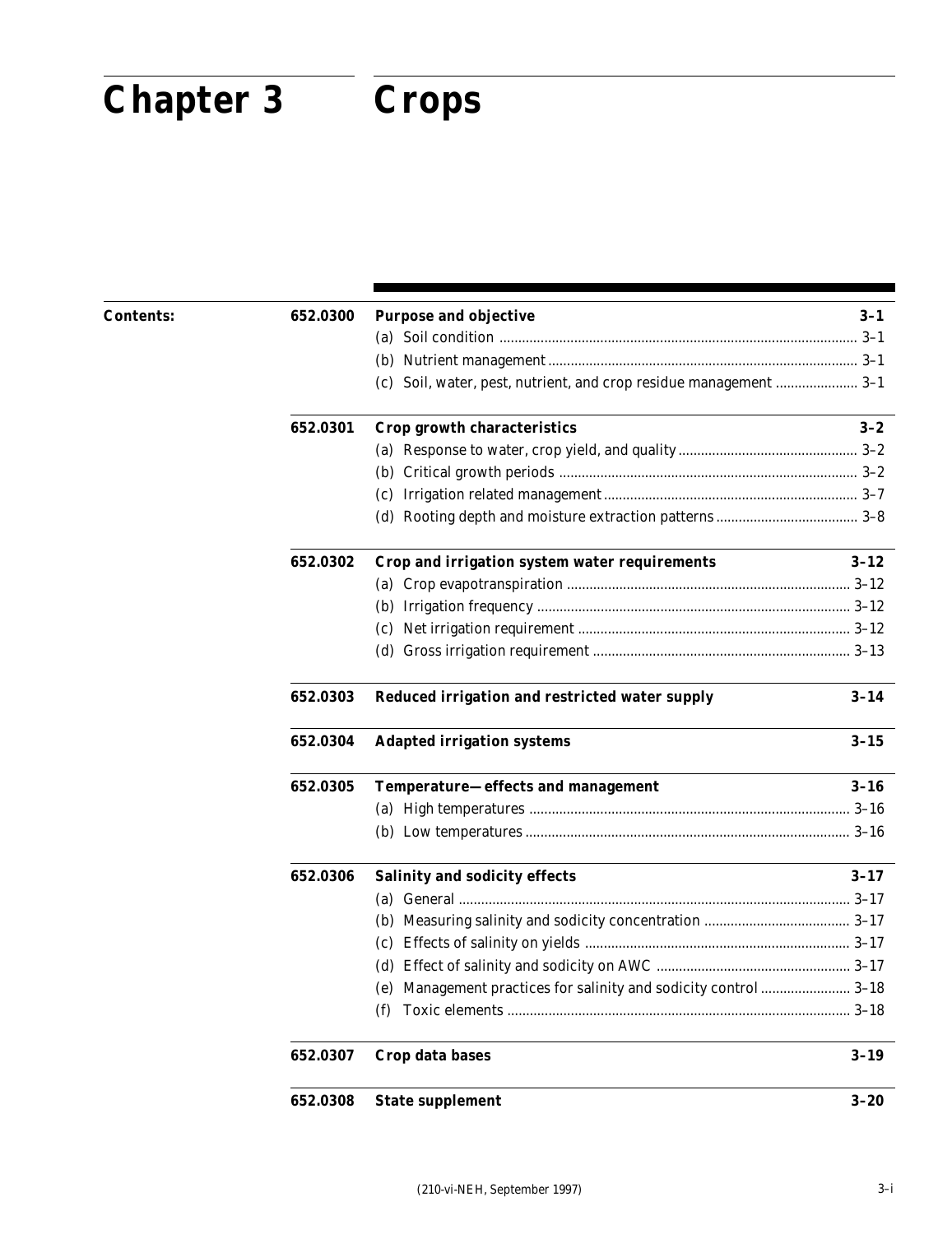| Tables | Table 3-1 | Critical periods for plant moisture stress                                                                                                                      | $3 - 3$  |
|--------|-----------|-----------------------------------------------------------------------------------------------------------------------------------------------------------------|----------|
|        | Table 3-2 | Adapted irrigation methods                                                                                                                                      | $3-6$    |
|        | Table 3-3 | Recommended Management Allowable Depletion (MAD) 3-7<br>for crop growth stages (% of AWC) growing in loamy soils                                                |          |
|        | Table 3-4 | Depths to which the roots of mature crops will extract<br>available soil water from a deep, uniform, well drained<br>soil under average unrestricted conditions | $3 - 8$  |
|        | Table 3-5 | Irrigation system vs. crops grown                                                                                                                               | $3 - 15$ |

| <b>Figure 3-1</b> | Root distribution systems—deep homogenous soils               | $3-9$    |
|-------------------|---------------------------------------------------------------|----------|
|                   | with good water management and no soil restrictions           |          |
| <b>Figure 3-2</b> | Typical water extraction pattern in uniform soil profile      | $3 - 10$ |
| Figure 3-3        | Effect of root development on soils with depth<br>limitations | $3 - 11$ |
|                   |                                                               |          |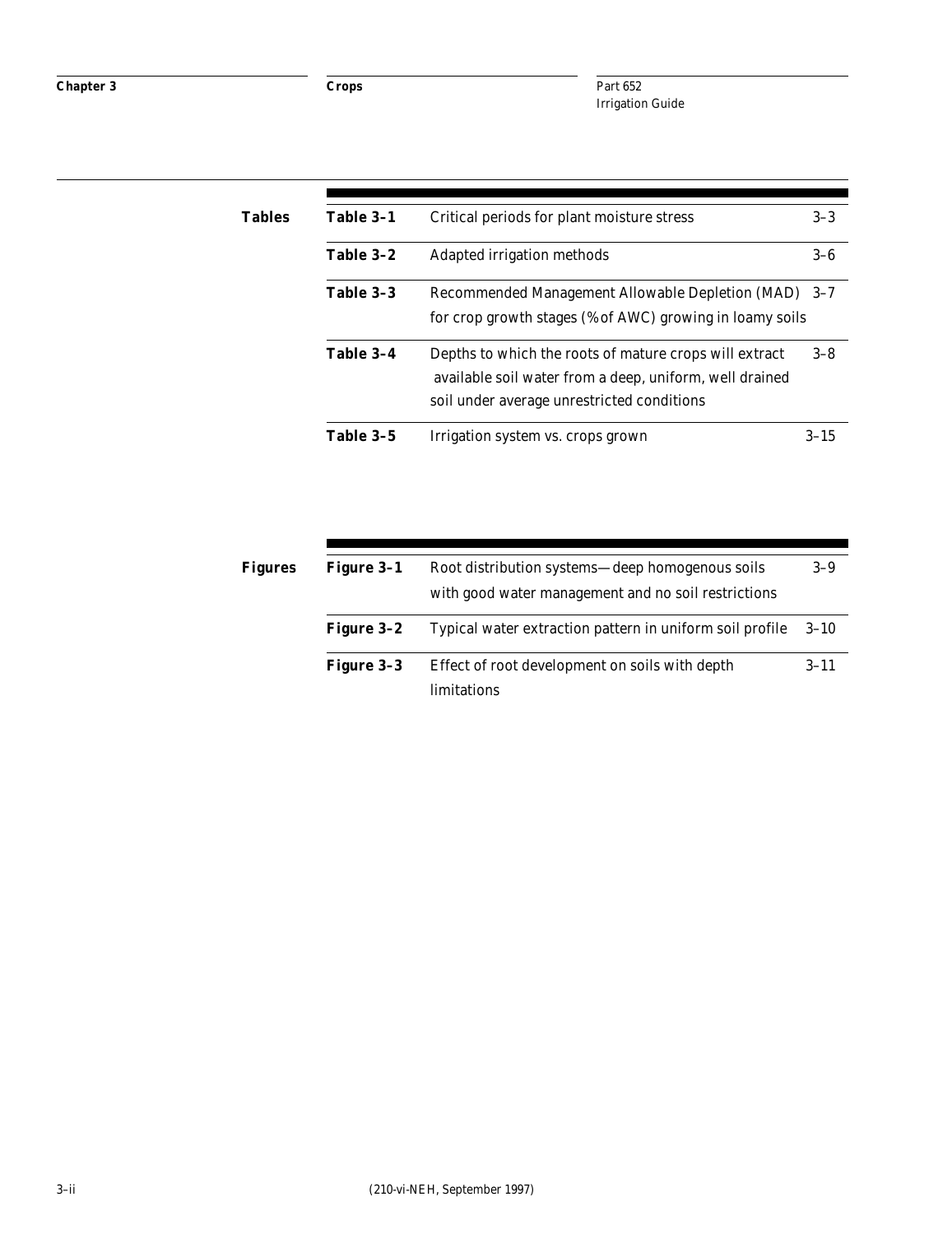### **652.0300 Purpose and objective**

The purpose of irrigation is to supplement natural precipitation so that moisture requirements of crops being grown are met. Crop response to irrigation varies with soils, fertility, type of plants, stage of growth, and local climate. Where crop stress caused by moisture shortage is prevented by proper and timely irrigation, other factors can become inhibitors to desirable yield and quality.

Knowledge of how plants respond to, and use, soil water throughout their growing season is essential to successfully design and manage an irrigation system. Continuous plant uptake of soil nutrients has a potential for improving ground water quality. Profitable crop production is generally the objective of agriculture. With proper management, soils (or water) affected by salinity or sodicity can sustain plant growth in perpetuity. Irrigation provides the insurance for high quality and desirable quantity crops at reduced risk in semiarid, subhumid, and humid areas. It is a necessity in arid regions. The effect of irrigation both onsite and offsite on soil, water, air, plant, and animal resources along with human considerations needs to be considered.

#### **(a) Soil condition**

For desirable crop growth, good soil condition is key to optimum soil aeration, water infiltration, permeability, and uniform root development. It also helps reduce runoff and potential soil erosion. Good soil condition can be maintained or improved by eliminating excess tillage operations, avoiding field operations while soilwater content is high, using organic material or crop residue, and using grass and legumes in rotation. To reduce opportunity of soil compaction on irrigated pastures, livestock should be excluded during and after irrigation until adequate soil surface dry-out occurs.

#### **(b) Nutrient management**

A healthy plant uses water more efficiently than a plant that lacks nutrients and trace elements. Total water use by a healthy plant is greater than that for a plant deprived of nutrients. However, the yield per unit of water is much greater for healthy plants.

Soil fertility is maintained with proper nutrient management by maintaining proper soil reaction (pH level) and by using an appropriate cropping system. Liming may be needed on acid soil. On saline soils, leaching of excess salts is generally needed. On sodic soils, both soil amendments and leaching may be needed. Soil tests, field observations, planned yield and quality, and field experience help determine the type and amount of fertilizers and other elements to use. Using excess fertilizer or poor application timing can result in movement of chemicals below the root zone into the ground water or off the field.

#### **(c) Soil, water, pest, nutrient, and crop residue management**

Optimum production requires the operator to control weeds and insects, use high quality seed of adapted varieties, apply fertilizer according to plant needs, and practice good soil and water management during all parts of the growing season. Crops grown should be selected to fit the soil, water, climate, irrigation system, farm equipment, and market availability. Plant population can generally be increased when practicing good soil, water, pesticide, nutrient, and crop residue management.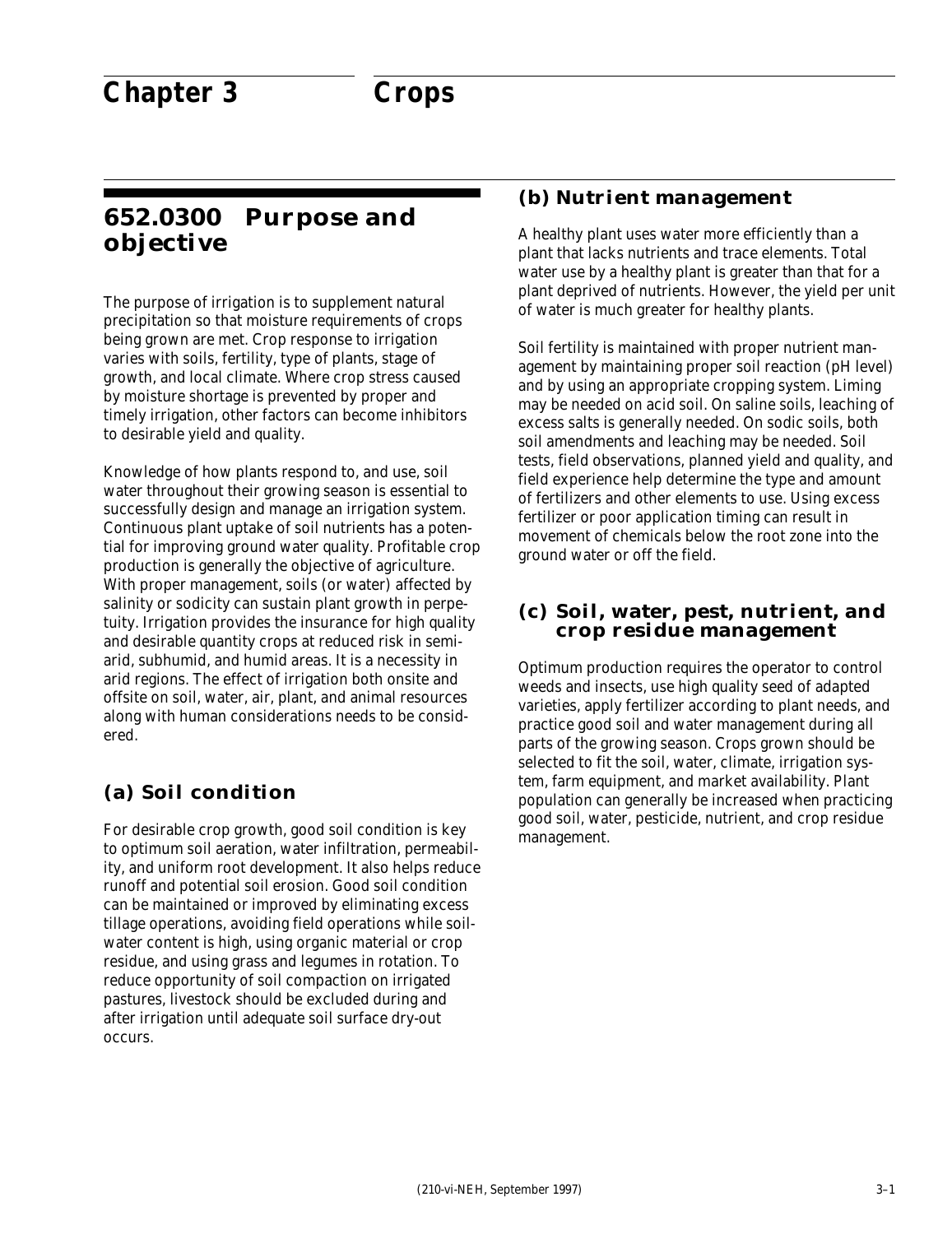### **652.0301 Crop growth characteristics**

#### **(a) Response to water, crop yield, and quality**

Water is only one component needed to achieve desired crop yield and quality. A practical definition for water u*se efficiency* is the amount of yield per unit of area per unit of water, e.g., 6 bushels of wheat per acre per acre-inch of applied water. Such yield water use comparison units can provide a basis for comparison when improvements are made.

Maintaining soil water within a desirable depletion range (preferably less than 5 bars tension) generally provides the expected yield and quality. The effect on yield and quality depends on how severe and during which period of crop growth water deficit occurs. Applying excess irrigation water over and above that necessary to grow a successful crop will not increase yields and generally reduces yields.

Other factors, such as the lack of available nutrients, trace elements, and uncontrolled pest activity, may limit crop yield. Excess irrigation water can leach essential plant nutrients and some pesticides and their metabolites below the root zone. This is especially true with nitrates, which are quite mobile in water. Excess irrigation water percolating below the root zone can pollute ground water.

### **(b) Critical growth periods**

Plants must have ample moisture throughout the growing season for optimum production and the most efficient use of water. This is most important during critical periods of growth and development. Most crops are sensitive to water stress during one or more critical growth periods in their growing season. Moisture stress during a critical period can cause an irreversible loss of yield or product quality. Critical periods must be considered with caution because they depend on plant specie as well as variety. Some crops can be moderately stressed during noncritical periods with no adverse effect on yields. Other plants require mild stress to set and develop fruit for optimum harvest time (weather or market).

The need for an irrigation should be determined by an onsite examination of the soil for water content or by any irrigation scheduling method for which basic data have been established. Using only plant appearance as the moisture deficit symptom can lead to misinterpretation, which generally results in reduction of yield and product quality. When the plant appears to be dry, it may already be in a moisture stress condition. Some plants temporarily wilt to conserve moisture during otherwise high evapotranspiration periods of the day. Dry appearance may also be caused by other problems (lack of nutrients, insect activity, disease, lack of essential trace elements). Critical water periods for most crops and other irrigation considerations are displayed in table 3–1. Irrigation scheduling techniques are described in more detail in Chapter 9, Irrigation Water Management.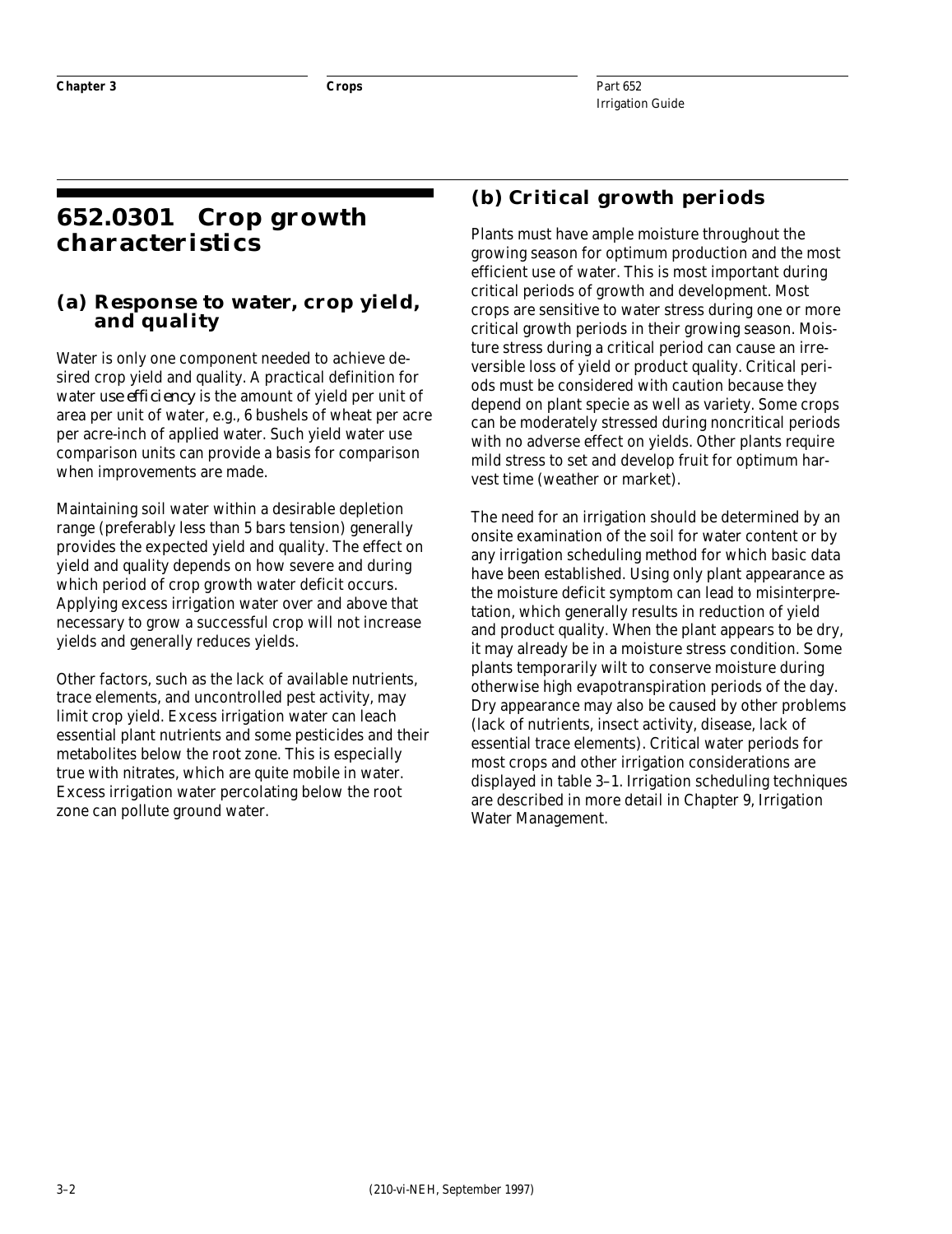| Table 3-1          | Critical periods for plant moisture stress                                                                                                                                                                           |                                                                                                                                                                        |
|--------------------|----------------------------------------------------------------------------------------------------------------------------------------------------------------------------------------------------------------------|------------------------------------------------------------------------------------------------------------------------------------------------------------------------|
| Crop               | Critical period                                                                                                                                                                                                      | Comments                                                                                                                                                               |
| Alfalfa hay        | At seedling stage for new seedlings, just<br>after cutting for hay, and at start of<br>flowering stage for seed production.                                                                                          | Any moisture stress during growth period<br>reduces yield. Soil moisture is generally<br>reduced immediately before and during<br>cutting, drying, and hay collecting. |
| Beans, dry         | Flowering through pod formation.                                                                                                                                                                                     | Sensitive to over-irrigation.                                                                                                                                          |
| Beans, green       | Blossom through harvest.                                                                                                                                                                                             |                                                                                                                                                                        |
| <b>Broccoli</b>    | During head formation and enlargement.                                                                                                                                                                               |                                                                                                                                                                        |
| Cabbage            | During head formation and enlargement.                                                                                                                                                                               |                                                                                                                                                                        |
| Cauliflower        | During entire growing season.                                                                                                                                                                                        |                                                                                                                                                                        |
| Cane berries       | Blossom through harvest.                                                                                                                                                                                             |                                                                                                                                                                        |
| Citrus             | During entire growing season.                                                                                                                                                                                        | Blossom and next season fruit set occurs<br>during harvest of the previous crop.                                                                                       |
| Corn, grain        | From tasseling through silk stage<br>and until kernels become firm.                                                                                                                                                  | Needs adequate moisture from germination<br>to dent stage for maximum production.<br>Depletion of 80% or more of AWC may be<br>allowed during final ripening period.   |
| Corn, silage       | From tasseling through silk stage and<br>until kernels become firm.                                                                                                                                                  | Needs adequate moisture from germination<br>to dent stage for maximum production.                                                                                      |
| Corn, sweet        | From tasseling through silk stage until<br>kernels become firm.                                                                                                                                                      |                                                                                                                                                                        |
| Cotton             | First blossom through boll maturing<br>stage.                                                                                                                                                                        | Any moisture stress, even temporary, ceases<br>blossom formation and boll set for at least 15<br>days after moisture again becomes available.                          |
| Cranberries        | Blossom through fruit sizing.                                                                                                                                                                                        |                                                                                                                                                                        |
| <b>Fruit trees</b> | During the initiation and early development<br>period of flower buds, the flowering and<br>fruit setting period (maybe the previous<br>year), the fruit growing and enlarging<br>period, and the pre-harvest period. | Stone fruits are especially sensitive<br>to moisture stress during last 2<br>weeks before harvest.                                                                     |
| Grain (small)      | During boot, bloom, milk stage, early head<br>development and early ripening stages.                                                                                                                                 | Critical period for malting barley is at soft<br>dough stage to maintain a quality kernel.                                                                             |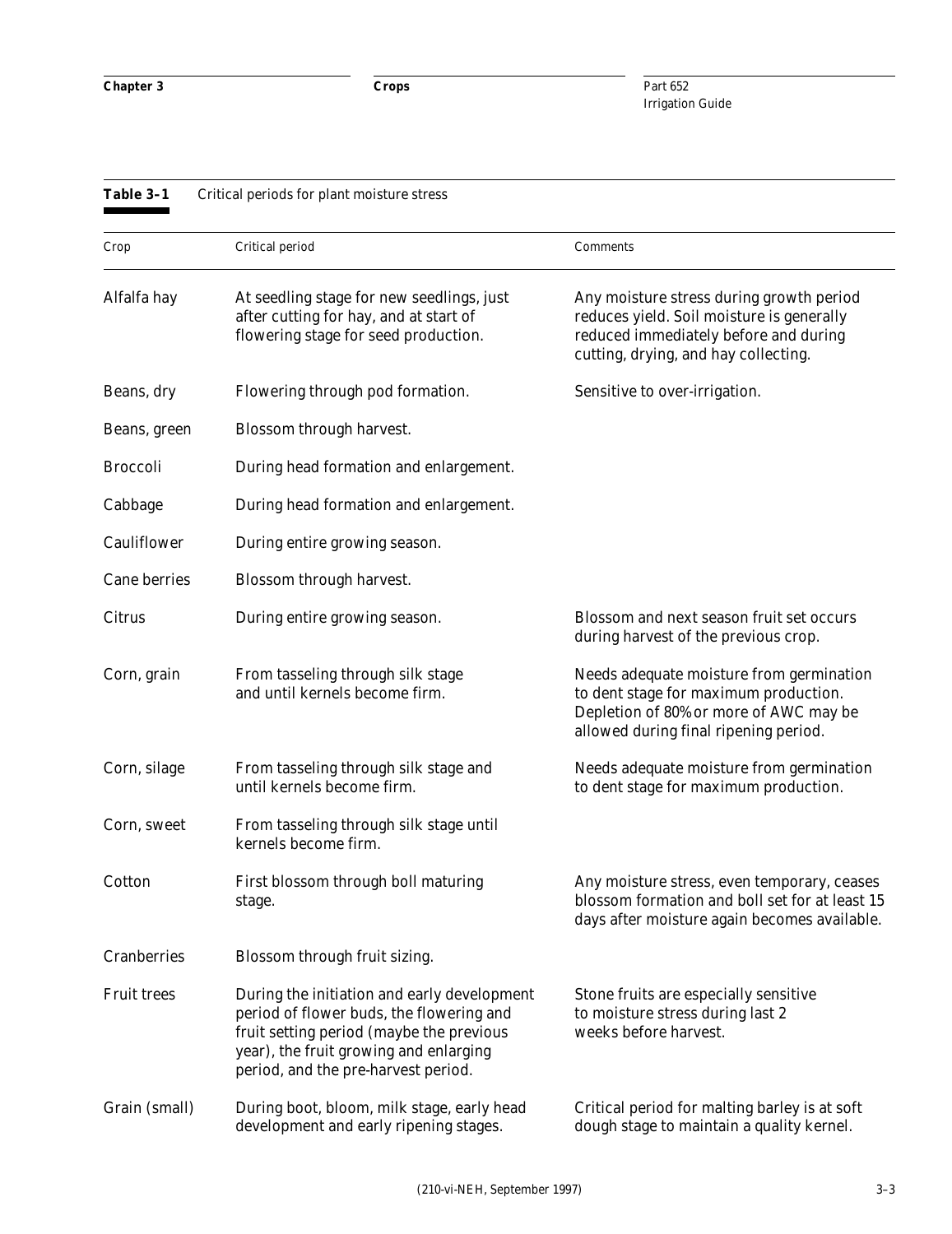| Crop           | Critical period                                                                                               | Comments                                                                                                                                                                           |
|----------------|---------------------------------------------------------------------------------------------------------------|------------------------------------------------------------------------------------------------------------------------------------------------------------------------------------|
| <b>Grapes</b>  | All growth periods especially during fruit<br>filling.                                                        | See vine crops.                                                                                                                                                                    |
| <b>Peanuts</b> | Full season.                                                                                                  |                                                                                                                                                                                    |
| Lettuce        | Head enlargement to harvest.                                                                                  | Water shortage results in a sour and strong<br>lettuce. Crop quality at harvest is controlled<br>by water availability to the plant, MAD<br>15 - 20% is recommended.               |
| <b>Melons</b>  | Blossom through harvest.                                                                                      |                                                                                                                                                                                    |
| Milo           | Secondary rooting and tillering to boot<br>stage, heading, flowering, and grain<br>formation through filling. |                                                                                                                                                                                    |
| Onions, dry    | During bulb formation.                                                                                        | Maintain MAD 30 – 35% of AWC. Let soil dry<br>near harvest.                                                                                                                        |
| Onions, green  | Blossom through harvest.                                                                                      | Strong and hot onions can result from mois-<br>ture stress.                                                                                                                        |
| Nut trees      | During flower initiation period,<br>fruit set, and midseason growth.                                          | Pre-harvest period is not key because nuts<br>form during midseason period.                                                                                                        |
| <b>Pasture</b> | During establishment and boot stage to<br>head formation.                                                     | Maintain MAD less than 50%. Moisture stress<br>immediately after grazing encourages fast<br>regrowth.                                                                              |
| Peas, dry      | At start of flowering and when pods are<br>swelling.                                                          |                                                                                                                                                                                    |
| Peas, green    | Blossom through harvest.                                                                                      |                                                                                                                                                                                    |
| <b>Peppers</b> | At flowering stage and when peppers are<br>in fast enlarging stage.                                           |                                                                                                                                                                                    |
| Potato         | Flowering and tuber formation to harvest.                                                                     | Sensitive to irrigation scheduling. Restrict<br>MAD to 30 - 35% of AWC. Low quality tubers<br>result if allowed to go into moisture stress<br>during tuber development and growth. |
| Radish         | During period of root enlargement.                                                                            | Hot radishes can be the result of moisture<br>stress.                                                                                                                              |
| Sunflower      | Flowering to seed development.                                                                                |                                                                                                                                                                                    |
|                |                                                                                                               |                                                                                                                                                                                    |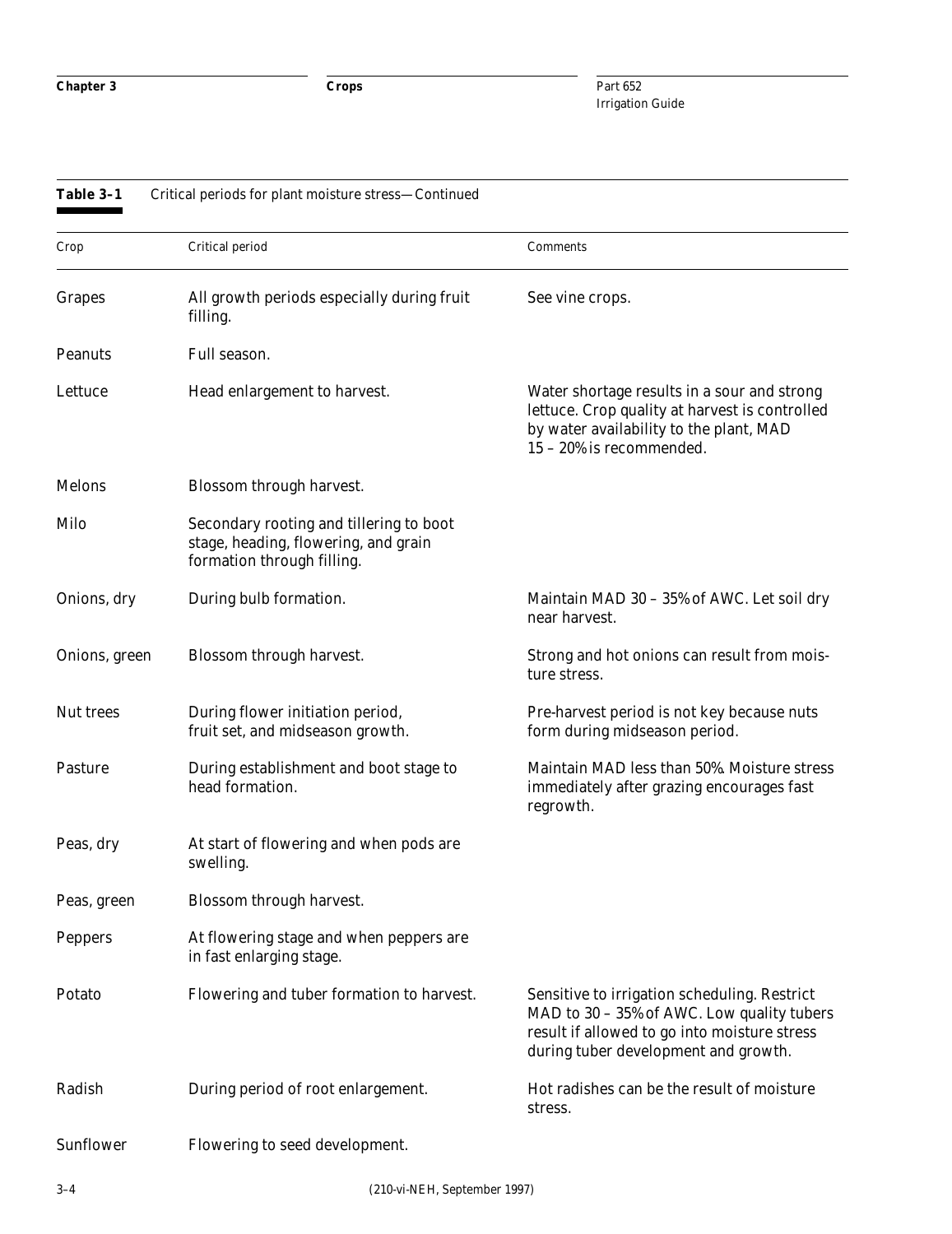| Table 3-1           | Critical periods for plant moisture stress-Continued                                                        |                                                                                                                                                                                                                                                                       |
|---------------------|-------------------------------------------------------------------------------------------------------------|-----------------------------------------------------------------------------------------------------------------------------------------------------------------------------------------------------------------------------------------------------------------------|
| Crop                | Critical period                                                                                             | Comments                                                                                                                                                                                                                                                              |
| Sorghum grain       | Secondary rooting and tilling to boot stage,<br>heading, flowering, and grain formation<br>through filling. |                                                                                                                                                                                                                                                                       |
| Soybeans            | Flowering and fruiting stage.                                                                               |                                                                                                                                                                                                                                                                       |
| <b>Strawberries</b> | Fruit development through harvest.                                                                          |                                                                                                                                                                                                                                                                       |
| <b>Sugar beets</b>  | At time of plant emergence, following<br>thinning, and about 1 month after<br>emergence.                    | Frequent light applications during early<br>growth period. Temporary leaf wilt on hot<br>days is common even with adequate soil water<br>content. Excessive fall irrigation lowers sugar<br>content, but soil moisture needs to be<br>adequate for easy beet lifting. |
| Sugarcane           | During period of maximum vegetative<br>growth.                                                              |                                                                                                                                                                                                                                                                       |
| <b>Tobacco</b>      | Knee high to blossoming.                                                                                    |                                                                                                                                                                                                                                                                       |
| <b>Tomatoes</b>     | When flowers are forming, fruit is setting,<br>and fruits are rapidly enlarging.                            |                                                                                                                                                                                                                                                                       |
| <b>Turnips</b>      | When size of edible root increases<br>rapidly up to harvest.                                                | Strong tasting turnips can be the result of<br>moisture stress.                                                                                                                                                                                                       |
| Vine crops          | Blossom through harvest.                                                                                    |                                                                                                                                                                                                                                                                       |
| Watermelon          | <b>Blossom</b> to harvest.                                                                                  |                                                                                                                                                                                                                                                                       |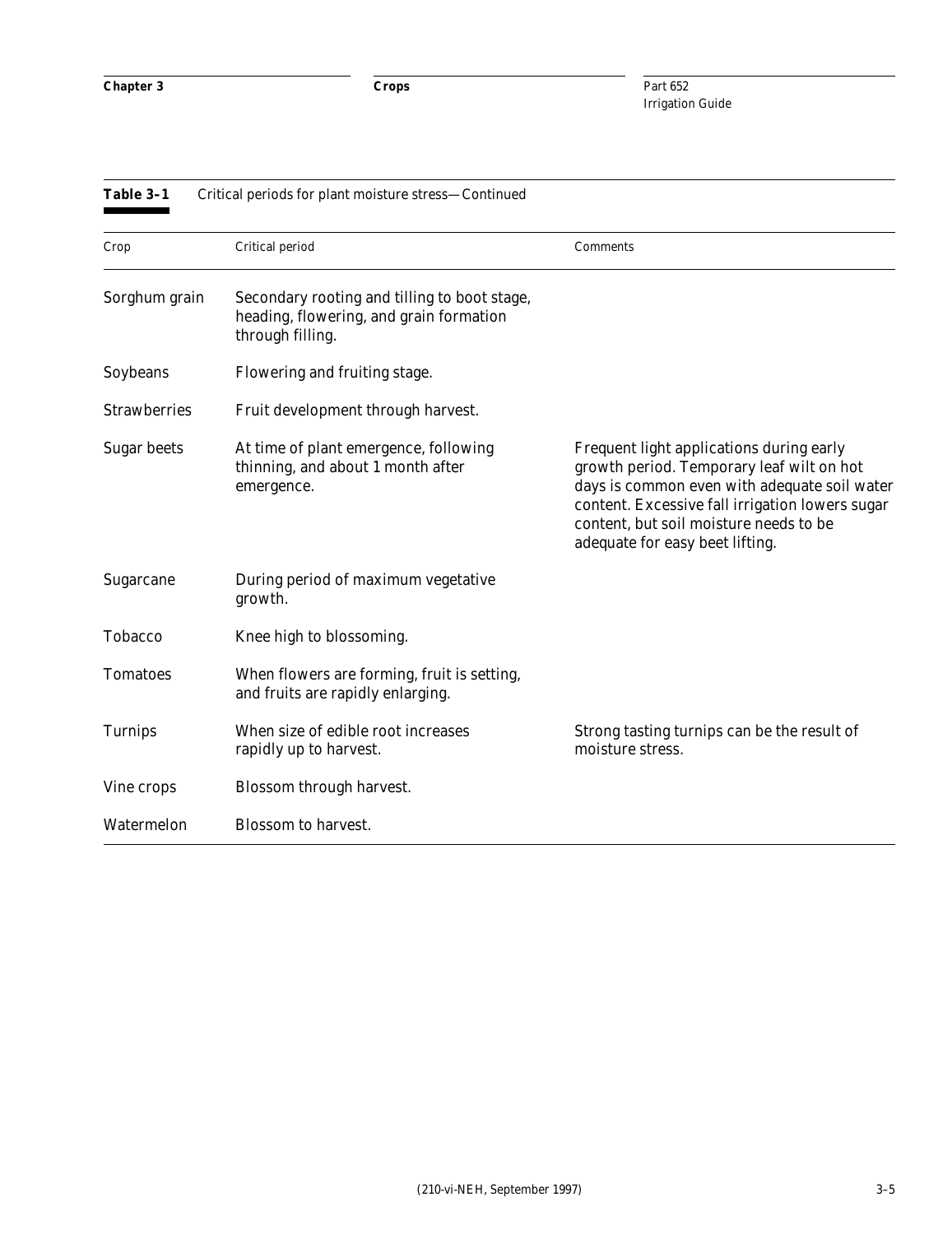**Table 3–2** Adapted irrigation methods

| Crop               |                                                | Management --------------------------------- Adapted irrigation methods - - - - - - - - - - -<br>- - - - - - - - - - - Surface - - - - - -<br>Sprinkler |             |             |                              |             |             |             |             |
|--------------------|------------------------------------------------|---------------------------------------------------------------------------------------------------------------------------------------------------------|-------------|-------------|------------------------------|-------------|-------------|-------------|-------------|
|                    |                                                | depth<br>- - - - - - level - - - - - -                                                                                                                  |             |             | ---------- graded ---------- |             |             | Micro-      | Subirr.     |
|                    | (f <sub>t</sub> )                              | border                                                                                                                                                  | furrow      | border      | furrow                       | corrug.     |             |             |             |
| Alfalfa            | $\bf 5$                                        | X                                                                                                                                                       | $\mathbf X$ | $\mathbf X$ | $\mathbf X$                  | $\mathbf X$ | X           |             |             |
| Beans, dry         | 3                                              | $\mathbf X$                                                                                                                                             | $\mathbf X$ | $\mathbf X$ | $\mathbf X$                  |             | X           |             |             |
| Beans, green       | 3                                              |                                                                                                                                                         |             |             | $\mathbf X$                  |             | $\mathbf X$ | X           |             |
| Cane berries       | 3                                              | $\mathbf X$                                                                                                                                             | X           | $\mathbf X$ | $\mathbf X$                  |             | X           | $\mathbf X$ |             |
| Citrus             | 3                                              | $\mathbf X$                                                                                                                                             |             | $\mathbf X$ |                              |             | $\mathbf X$ | $\mathbf X$ |             |
| Corn, grain        | 4                                              |                                                                                                                                                         | $\mathbf X$ |             | $\mathbf X$                  |             | X           |             | X           |
| Corn, silage       | 4                                              |                                                                                                                                                         | $\mathbf X$ |             | $\mathbf X$                  |             | $\mathbf X$ |             | $\mathbf x$ |
| Corn, sweet        | 3                                              |                                                                                                                                                         | $\mathbf X$ |             | $\mathbf X$                  |             | $\mathbf X$ |             | $\mathbf X$ |
| Cotton             | 3                                              |                                                                                                                                                         | $\mathbf x$ |             | $\mathbf X$                  |             | $\mathbf X$ | $\mathbf X$ |             |
| Grain, small       | 4                                              | $\mathbf X$                                                                                                                                             | $\mathbf X$ | $\mathbf X$ | $\mathbf X$                  | $\mathbf X$ | $\mathbf X$ |             | X           |
| <b>Cranberries</b> | $\boldsymbol{2}$                               | $\mathbf X$                                                                                                                                             |             |             |                              |             | X           |             |             |
| Grass, seed        | 3                                              | $\mathbf X$                                                                                                                                             | $\mathbf X$ | $\mathbf X$ | $\mathbf X$                  | $\mathbf X$ | $\mathbf X$ |             |             |
| Grass, silage      | 3                                              | $\mathbf X$                                                                                                                                             | $\mathbf X$ | $\mathbf X$ | $\mathbf X$                  | $\mathbf X$ | $\mathbf X$ |             |             |
| Milo (sorghum)     | 3                                              | $\mathbf X$                                                                                                                                             |             |             | $\mathbf X$                  |             | $\mathbf X$ |             | X           |
| Nursery stock      | $0-3$                                          | $\mathbf X$                                                                                                                                             | $\mathbf X$ | $\mathbf X$ | $\mathbf X$                  |             | $\mathbf X$ | $\mathbf X$ | $\mathbf x$ |
| Orchard            | $\mathbf 5$                                    | $\mathbf X$                                                                                                                                             | $\mathbf X$ | $\mathbf X$ | $\mathbf X$                  |             | $\mathbf X$ | $\mathbf X$ | X           |
| Pasture            | 3                                              | $\mathbf X$                                                                                                                                             |             | $\mathbf X$ |                              | $\mathbf X$ | X           |             | $\mathbf X$ |
| <b>Peanuts</b>     | 3                                              |                                                                                                                                                         | $\mathbf X$ |             | $\mathbf X$                  |             | $\mathbf X$ |             | $\mathbf x$ |
| Peas               | 3                                              | $\mathbf X$                                                                                                                                             | $\mathbf x$ | $\mathbf X$ | $\mathbf x$                  |             | X           |             |             |
| <b>Potatoes</b>    | 3                                              |                                                                                                                                                         | $\mathbf X$ |             | $\mathbf X$                  |             | $\mathbf X$ | $\mathbf X$ |             |
| <b>Safflower</b>   | $\mathbf 5$                                    | $\mathbf X$                                                                                                                                             | $\mathbf X$ | $\mathbf X$ | $\mathbf X$                  |             | $\mathbf X$ |             |             |
| <b>Sugar beets</b> | $\mathbf 5$                                    |                                                                                                                                                         | $\mathbf X$ |             | $\mathbf X$                  |             | $\mathbf X$ |             |             |
| Sunflower          | $\mathbf 5$                                    | $\mathbf X$                                                                                                                                             | $\mathbf X$ | $\mathbf X$ | $\mathbf X$                  |             | $\mathbf X$ |             |             |
| Tobacco            | 3                                              |                                                                                                                                                         |             |             |                              |             | $\mathbf X$ | $\mathbf X$ |             |
| <b>Tomatoes</b>    | $\boldsymbol{2}$                               |                                                                                                                                                         | $\mathbf X$ |             | $\mathbf X$                  |             | $\mathbf X$ | $\mathbf x$ | $\mathbf X$ |
| Turf, sod          | $\boldsymbol{2}$                               | $\mathbf X$                                                                                                                                             |             | $\mathbf X$ |                              |             | $\mathbf X$ |             |             |
| Turf               | $\overline{c}$                                 | $\mathbf X$                                                                                                                                             |             | $\mathbf X$ |                              |             | $\mathbf X$ | $\mathbf X$ |             |
| Vegetables         | $\underline{\mathbf{1}}\underline{\mathbf{1}}$ | $\mathbf X$                                                                                                                                             | X           | X           | $\mathbf x$                  |             | X           | X           |             |
| Vegetables         | 2/                                             | $\mathbf X$                                                                                                                                             | $\mathbf X$ | $\mathbf X$ | $\mathbf x$                  |             | X           | X           | X           |
| Vegetables         | $\underline{3}/$                               | X                                                                                                                                                       | $\mathbf X$ | $\mathbf X$ | $\mathbf X$                  |             | X           | X           | X           |
| Vegetables         | 4/                                             | X                                                                                                                                                       | $\mathbf X$ | X           | X                            |             | X           | X           | $\mathbf X$ |

1/ 1-foot depth—Lettuce, onions, spinach.

2/ 2-foot depth—Cabbage, brussel sprouts, broccoli, cauliflower.

3/ 3-foot depth—Turnips, parsnips, carrots, beets, green beans.

4/ 4-foot depth—Squash, cucumber, melons.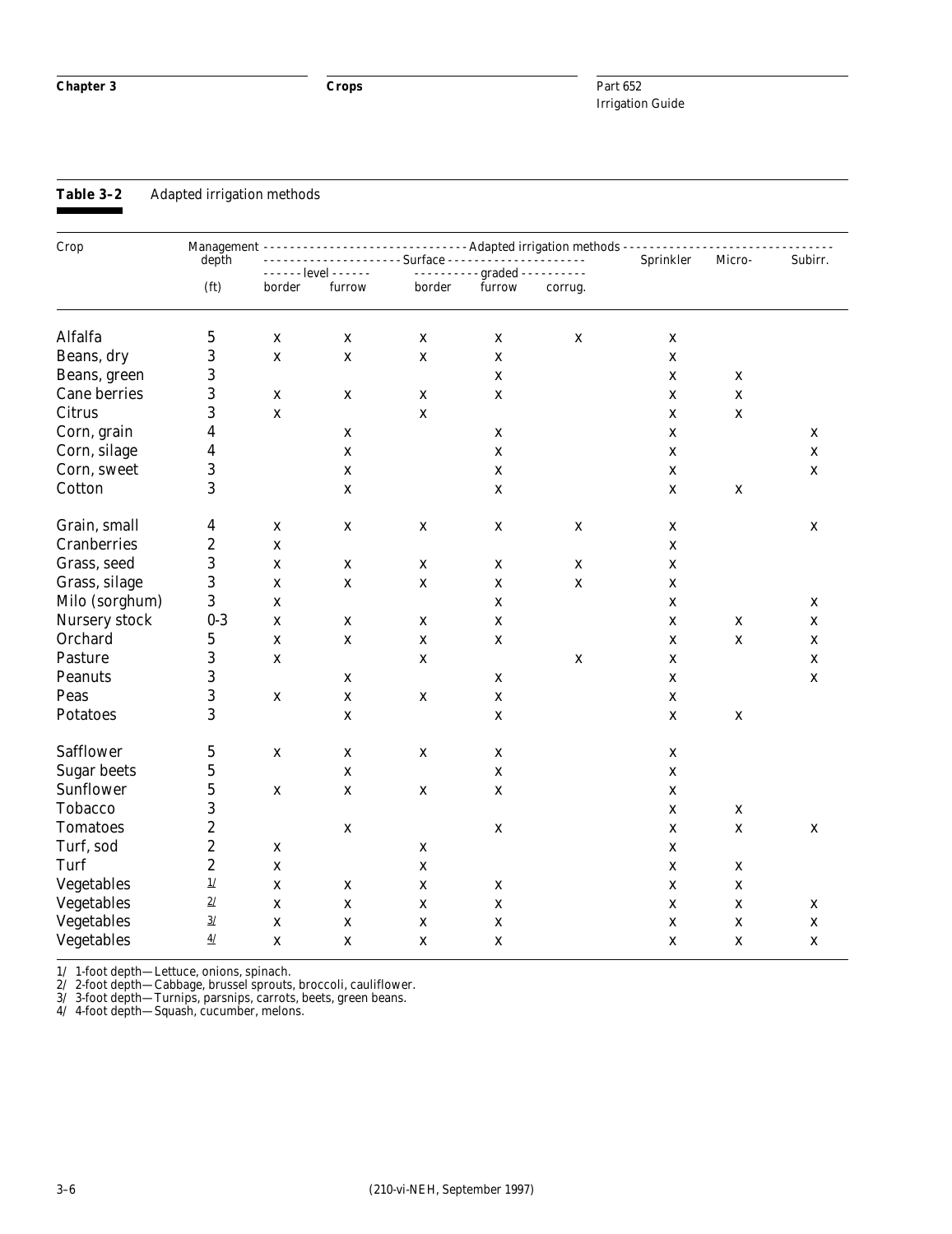#### **(c) Irrigation related management**

Determining when to irrigate a specific crop requires the selection of a Management Allowable Depletion (MAD) of the available soil water. MAD is defined as the percentage of the available soil water that can be depleted between irrigations without serious plant moisture stress. MAD is expressed as:

- a percentage of the total Available Water Content (AWC) the soil will hold in the root zone,
- a soil-water deficit (SWD) in inches, or
- an allowable soil-water tension level.

Different crops tolerate different soil-water depletion levels at different stages of growth without going into moisture stress. Some crops have critical growth periods during only one stage of growth, while others have critical periods during several stages of growth.

MAD should be evaluated according to crop needs, and, if needed, adjusted during the growing season. Values of MAD, during the growing season are typically 25 to 40 percent for high value, shallow rooted crops; 50 percent for deep rooted crops; and 60 to 65 percent for low value deep rooted crops.

Recommended MAD values by soil texture for deep rooted crops are:

- Fine texture (clayey) soils 40%
- Medium texture (loamy) soils 50%
- Coarse texture (sandy) soils 60%

Table 3–2 displays adapted irrigation methods for various crops, and table 3–3 lists recommended MAD levels by crop development stages for a few crops. **Caution:** Medium to fine textured soils can reduce MAD values given in this table.

**Table 3–3** Recommended Management Allowable Depletion (MAD) for crop growth stages (% of AWC) growing in loamy soils  $1/2$ /

| Crop                 | Estab-<br>lishment | Vege-<br>tative | Crop growth stage - -<br>Flowering Ripening<br>yield<br>formation | maturity |
|----------------------|--------------------|-----------------|-------------------------------------------------------------------|----------|
| Alfalfa hay          | 50                 | 50              | 50                                                                | 50       |
| Alfalfa seed         | 50                 | 60              | 50                                                                | 80       |
| Beans, green         | 40                 | 40              | 40                                                                | 40       |
| Beans, dry           | 40                 | 40              | 40                                                                | 40       |
| Citrus               | 50                 | 50              | 50                                                                | 50       |
| Corn, grain          | 50                 | 50              | 50                                                                | 50       |
| Corn, seed           | 50                 | 50              | 50                                                                | 50       |
| Corn, sweet          | 50                 | 40              | 40                                                                | 40       |
| Cotton               | 50                 | 50              | 50                                                                | 50       |
| <b>Cranberries</b>   | 40                 | 50              | 40                                                                | 40       |
| Garlic               | 30                 | 30              | 30                                                                | 30       |
| Grains, small        | 50                 | 50              | $40 \frac{3}{1}$                                                  | 60       |
| <b>Grapes</b>        | 40                 | 40              | 40                                                                | 50       |
| Grass pasture/hay    | 40                 | 50              | 50                                                                | 50       |
| <b>Grass seed</b>    | 50                 | 50              | 50                                                                | 50       |
| Lettuce              | 40                 | 50              | 40                                                                | 20       |
| Milo                 | 50                 | 50              | 50                                                                | 50       |
| Mint                 | 40                 | 40              | 40                                                                | 50       |
| Nursery stock        | 50                 | 50              | 50                                                                | 50       |
| <b>Onions</b>        | 40                 | 30              | 30                                                                | 30       |
| Orchard, fruit       | 50                 | 50              | 50                                                                | 50       |
| Peas                 | 50                 | 50              | 50                                                                | 50       |
| <b>Peanuts</b>       | 40                 | 50              | 50                                                                | 50       |
| Potatoes             | 35                 | 35              | 35                                                                | 504/     |
| <b>Safflower</b>     | 50                 | 50              | 50                                                                | 50       |
| Sorghum, grain       | 50                 | 50              | 50                                                                | 50       |
| Spinach              | 25                 | 25              | 25                                                                | 25       |
| <b>Sugar beets</b>   | 50                 | 50              | 50                                                                | 50       |
| <b>Sunflower</b>     | 50                 | 50              | 50                                                                | 50       |
| Tobacco              | 40                 | 40              | 40                                                                | 50       |
| Vegetables           |                    |                 |                                                                   |          |
| 1 to 2 ft root depth | 35                 | 30              | 30                                                                | 35       |
| 3 to 4 ft root depth | 35                 | 40              | 40                                                                | 40       |

For medium to fine textured soils:

1/ (Most restrictive MAD) Some crops are typically not grown on these soils.

3/ From boot stage through flowering.

4/ At vine kill.

<sup>2/</sup> Check soil moisture for crop stress point approximately onethird of the depth of the crop root zone.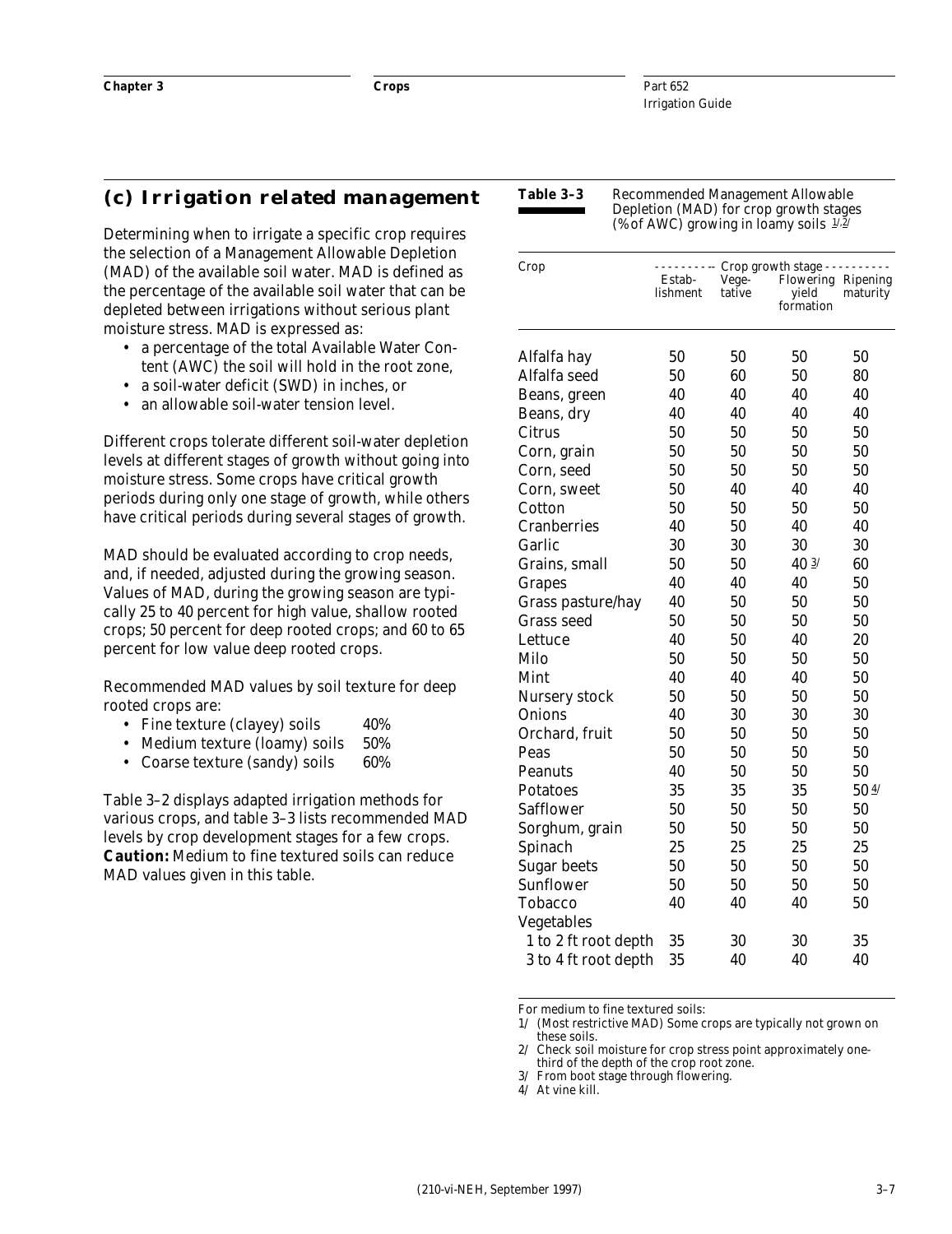#### **(d) Rooting depth and moisture extraction patterns**

The soil is a storehouse for plant nutrients, an environment for biological activity, an anchorage for plants, and a reservoir for water to sustain plant growth. The amount of water a soil can hold available for plant use is determined by its physical properties. It also determines the frequency of irrigation and the capacity of the irrigation system needed to ensure continuous crop growth and development.

The type of root system a plant has is fixed by genetic factors. Some plants have tap roots that penetrate deeply into the soil, while others develop many shallow lateral roots. The depth of the soil reservoir that holds water available to a plant is determined by that plant's rooting characteristics and soil characteristics including compaction layers and water management. The distribution of the plant roots determines its moisture extraction pattern. Figure 3–1 shows typical root distribution for several field and vegetable crops. Typical rooting depths for various crops grown on a deep, well drained soil with good water and soil management are listed in table 3–4.

For annual crops, rooting depths vary by stage of growth and should be considered in determining the amount of water to be replaced each irrigation. All plants have very shallow roots early in their development period; therefore, only light and frequent irrigations are needed. Because roots will not grow into a dry soil, soil moisture outside the actual root development area is needed for the plant to develop a full root system in the soil profile. Excess moisture in this area will also limit root development.

For most plants, the concentration of moisture absorbing roots is greatest in the upper part of the root zone (usually in the top quarter). Extraction is most rapid in the zone of greatest root concentration and where the most favorable conditions of aeration, biological activity, temperature, and nutrient availability occur. Water also evaporates from the upper few inches of the soil; therefore, water is diminished most rapidly from the upper part of the soil. This creates a high soilwater potential gradient.

| Table 3–4 | Depths to which the roots of mature crops                                                  |
|-----------|--------------------------------------------------------------------------------------------|
|           | will extract available soil water from a deep,<br>uniform, well drained soil under average |
|           | unrestricted conditions (depths shown are<br>for 80% of the roots)                         |

| Depth<br>(f <sub>t</sub> ) | Crop                | Depth<br>(f <sub>t</sub> )                                                                            |
|----------------------------|---------------------|-------------------------------------------------------------------------------------------------------|
| 5                          | Peas                | $2 - 3$                                                                                               |
| 5                          | Peppers             | $1 - 2$                                                                                               |
| $\overline{5}$             | Potatoes, Irish     | $2 - 3$                                                                                               |
| $2 - 3$                    | Potatoes, sweet     | $2 - 3$                                                                                               |
| $2 - 3$                    | <b>Pumpkins</b>     | $3 - 4$                                                                                               |
| $2 - 3$                    | <b>Radishes</b>     | 1                                                                                                     |
| $\overline{2}$             | <b>Safflower</b>    | 4                                                                                                     |
| $4 - 5$                    |                     | 4                                                                                                     |
| $4 - 5$                    | Spinach             | $1 - 2$                                                                                               |
| $\boldsymbol{2}$           | Squash              | $3 - 4$                                                                                               |
| $\overline{c}$             | <b>Strawberries</b> | $1 - 2$                                                                                               |
| 3                          |                     | $3 - 4$                                                                                               |
| $\overline{c}$             | <b>Sugar beets</b>  | $4 - 5$                                                                                               |
| $\overline{2}$             | Sugarcane           | 4 - 5                                                                                                 |
| $1 - 2$                    | Sunflower           | $4 - 5$                                                                                               |
| $1 - 2$                    | Tobacco             | $3 - 4$                                                                                               |
| $2 - 3$                    | <b>Tomato</b>       | 3                                                                                                     |
| 1                          | <b>Turnips</b>      | $2 - 3$                                                                                               |
| $2 - 3$                    | Watermelon          | $3 - 4$                                                                                               |
| $3 - 4$                    | Wheat               | 4                                                                                                     |
| $3 - 4$                    |                     |                                                                                                       |
| $3 - 4$                    |                     |                                                                                                       |
| $4 - 5$                    | Trees               |                                                                                                       |
| $1 - 2$                    | Fruit               | 4 - 5                                                                                                 |
| 2                          | Citrus              | $3 - 4$                                                                                               |
| $1 - 2$                    | Nut                 | $4 - 5$                                                                                               |
| $3 - 4$                    |                     |                                                                                                       |
| 5                          |                     |                                                                                                       |
|                            | for windbreaks      |                                                                                                       |
| $3 - 4$                    | $< 10$ ft tall      | $2 - 3 +$                                                                                             |
| $1 - 2$                    | $10 - 25$ ft tall   | $3 - 4 +$                                                                                             |
| $2 - 3$                    | $> 25$ ft tall      | $5+$                                                                                                  |
| $2 - 4$                    |                     |                                                                                                       |
| 2                          | Other               |                                                                                                       |
| $1 - 2$                    |                     |                                                                                                       |
| $2 - 3$                    |                     | $1 - 3$                                                                                               |
| $2 - 3$                    | Nursery stock       | pots                                                                                                  |
|                            | $2 - 4$             | Sorghum<br>Sudan grass<br><b>Shrubs &amp; misc. trees</b><br>Turf (sod & lawn) 1 - 2<br>Nursery stock |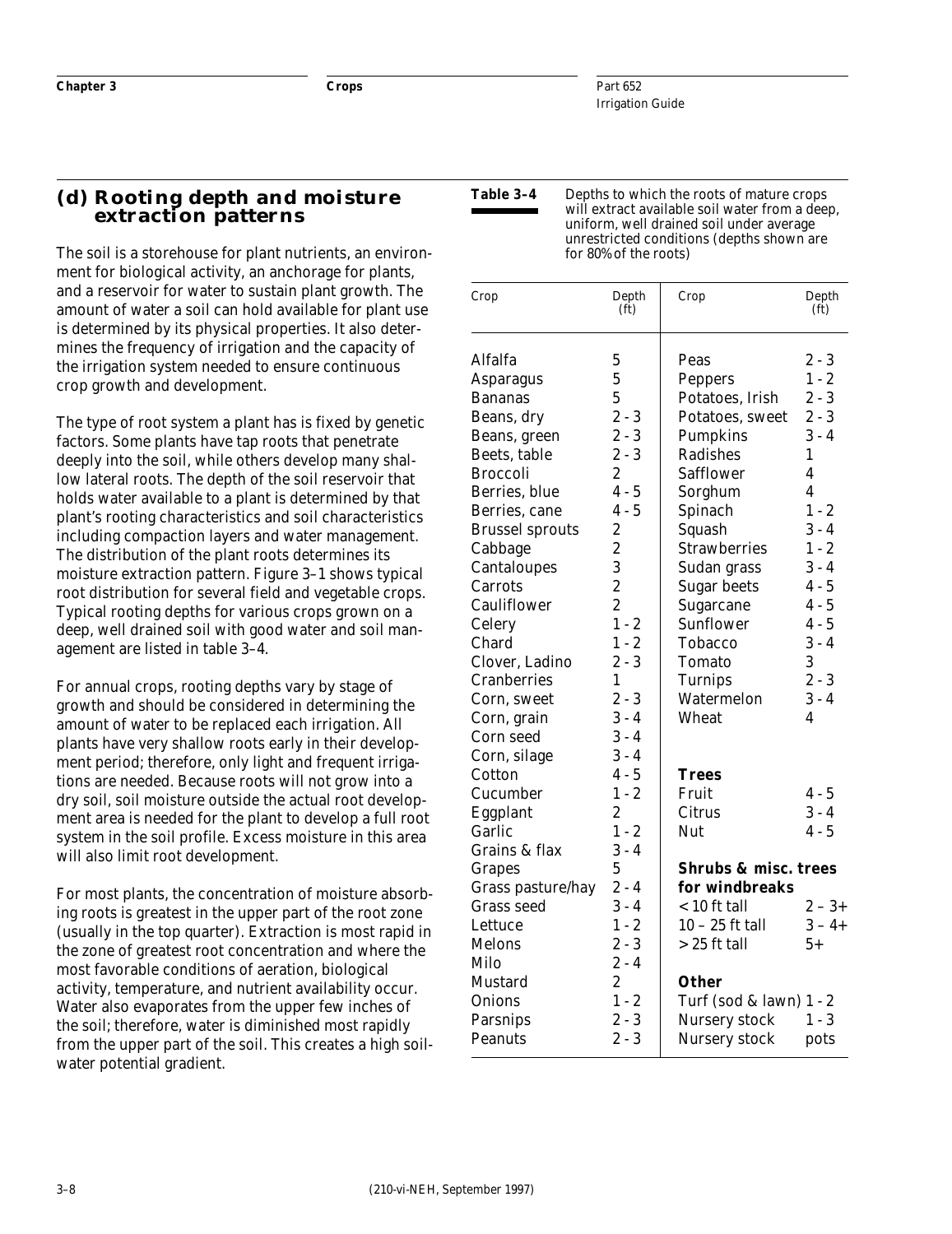

#### **Figure 3–1** Root distribution systems—deep homogenous soils with good water management and no soil restrictions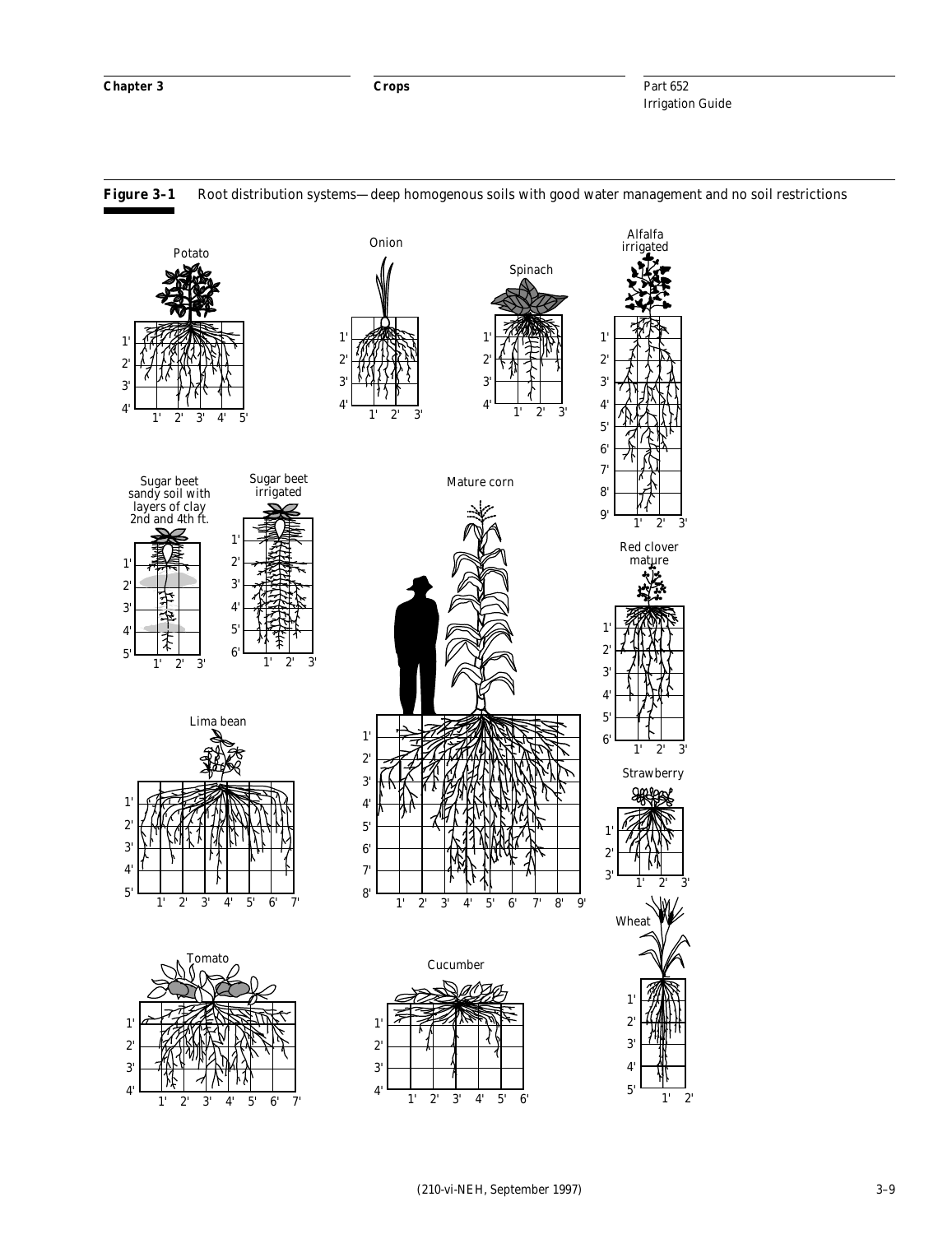In uniform soils that are at field capacity, plants use water rapidly from the upper part of the root zone and more slowly from the lower parts. Figure 3–2 shows the typical water extraction pattern in a uniform soil. About 70 percent of available soil water comes from the upper half of a uniform soil profile. Any layer or area within the root zone that has a very low AWC or increased bulk density affects root development and may be the controlling factor for frequency of irrigations.

Figure 3–3 illustrates the effect on root development of some limitations in a soil profile. Variations and inclusions are in most soil map units, thus uniformity should not be assumed. Field investigation is required to confirm or determine onsite soil characteristics including surface texture, depth, slope, and potential and actual plant root zone depths.

Soil texture, structure, and condition help determine the available supply of water in the soil for plant use and root development. Unlike texture, structure and condition of the surface soil can be changed with management.

#### **Figure 3–2** Typical water extraction pattern in uniform soil profile



*Note:* Approximately 70 percent of water used by plants is removed from the upper half of the plant root zone. Optimum crop yields result when soil-water tensions in this area are kept below 5 atmospheres. Very thin tillage pans can restrict root development in an otherwise homogenous soil. **Never assume a plant root zone.** Observe root development of present or former crops.

Numerous soil factors may limit the plant's genetic capabilities for root development. The most important factors are:

- soil density and pore size or configuration,
- depth to restrictive layers and tillage pans,
- soil-water status.
- soil condition.
- soil aeration.
- organic matter,
- nutrient availability,
- textural or structural stratification,
- water table.
- salt concentrations, and
- soil-borne organisms that damage or destroy plant roots.

Root penetration can be extremely limited into dry soil, a water table, bedrock, high salt concentration zones, equipment and tillage compaction layers, dense fine texture soils, and hardpans. When root development is restricted, it reduces plant available soil-water storage and greatly alters irrigation practices necessary for the desired crop production and water conservation.

Root penetration is seriously affected by high soil densities that can result from tillage and farm equipment. Severe compacted layers can result from heavy farm equipment, tillage during higher soil moisture level periods, and from the total number of operations during the crop growing season. In many medium to fine textured soils, a compacted layer at a uniform tillage depth causes roots to be confined to the upper 6 to 10 inches. Roots seek the path of least resistance, thus do not penetrate a compacted dense layer except through cracks. Every tillage operation causes some compaction. Even very thin tillage pans restrict root development and can confine roots to a shallow depth, thereby limiting the depth for water extraction. This is probably most common with row crops where many field operations occur and with hayland when soils are at high moisture levels during harvest.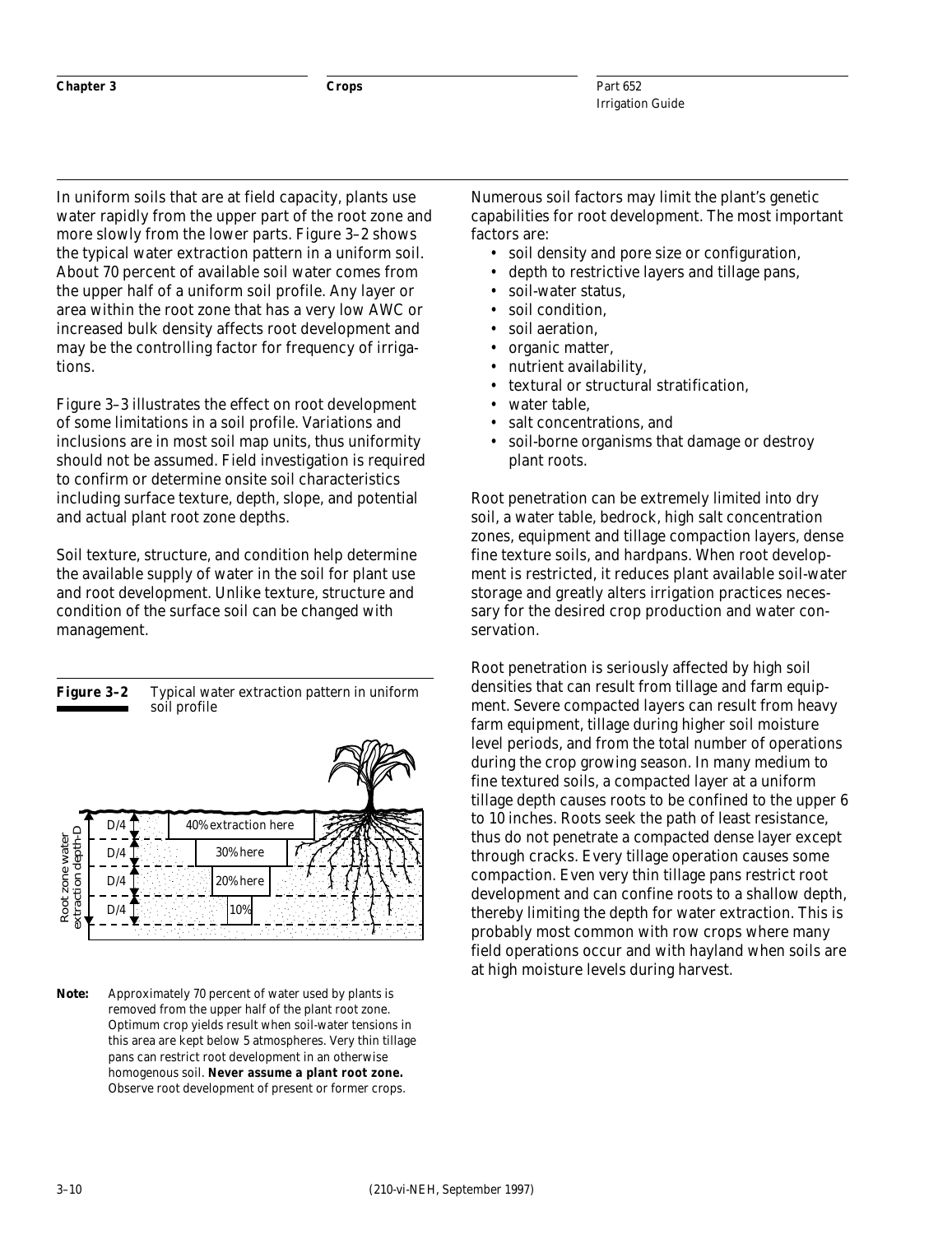#### **Chapter 3 Crops**

Part 652 Irrigation Guide

Compaction layers can be fractured by subsoiling when the soil is dry. However, unless the cause of compaction (typically tillage equipment itself), the number of operations, and the method and timing of the equipment's use are changed, compaction layers will again develop. Only those field operations essential to successfully growing a crop should be used. Extra field operations require extra energy (tractor fuel), labor, and cost because of the additional wear and tear on equipment. The lightest equipment with the fewest operations necessary to do the job should be used.

For site specific planning and design, never assume a plant root zone depth. Use a shovel or auger to observe actual root development pattern and depth with cultural practices and management used. The previous crops or even weeds will generally show root development pattern restrictions. See NEH Part 623, (Section 15), Chapter 1, Soil-Plant-Water Relationship, and Chapter 2, Irrigation Water Requirements, for additional information.

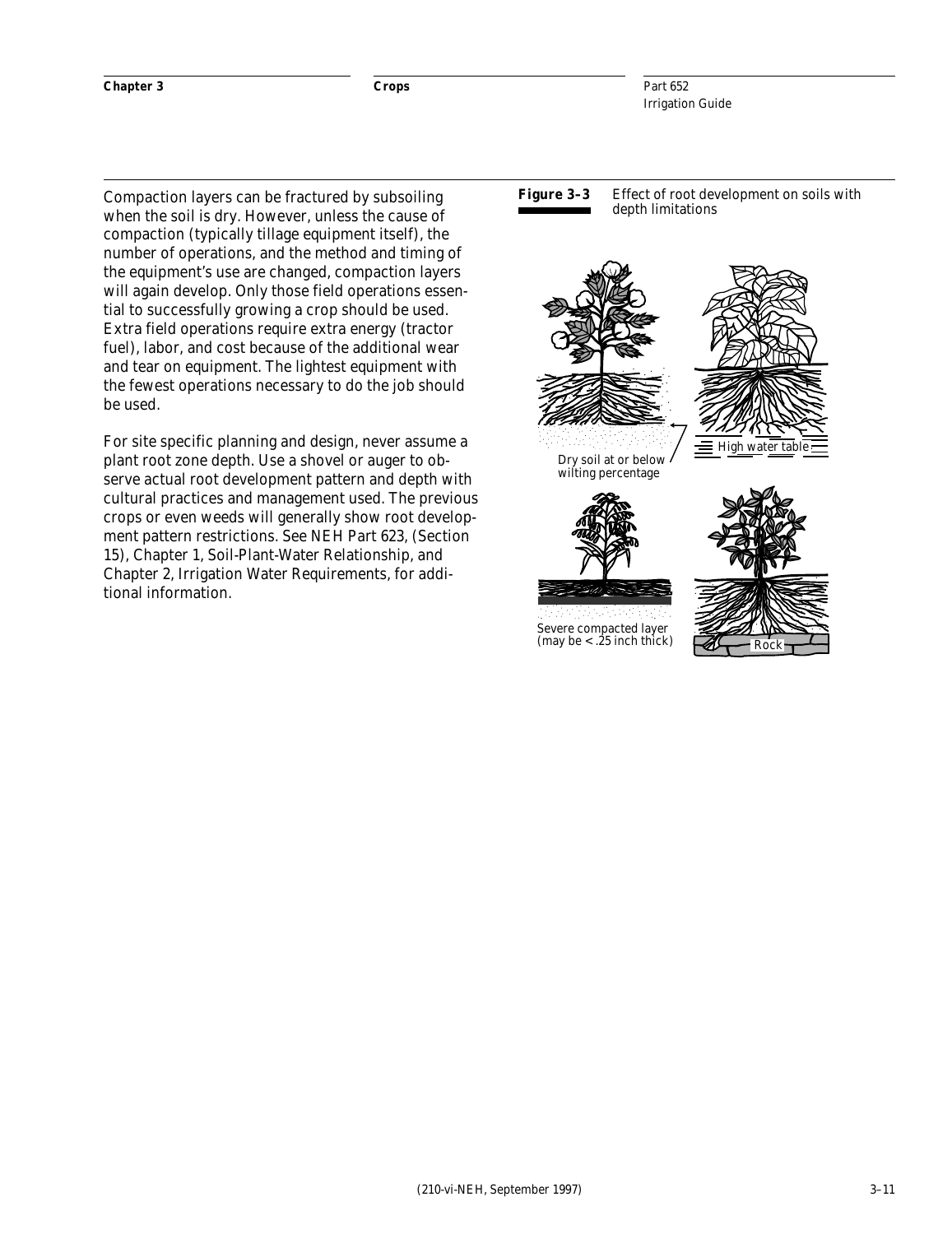### **652.0302 Crop and irrigation system water requirements**

### **(a) Crop evapotranspiration**

Plants need water for growth and cooling. Small apertures (stomata) on the upper and lower surfaces of the leaves allow for the intake of carbon dioxide required for photosynthesis and plant growth. Water vapor is lost to the atmosphere from the plant leaves by a process called transpiration. Direct water evaporation also occurs from the plant leaves and from the soil surface. The total water used by the specific crop, which includes direct evaporation from plant leaves and the soil surface and transpiration, is called crop evapotranspiration  $(ET_c)$ . Processes to determine local crop evapotranspiration are described in NEH, Part 623, Chapter 2, Irrigation Water Requirements, and in Chapter 4, Water Requirements, of this guide.

### **(b) Irrigation frequency**

How much and how often irrigation water must be applied depends on the soil AWC in the actual plant root zone, the crop grown and stage of growth, the rate of evapotranspiration of the crop, the planned soil Management Allowable Depletion (MAD) level, and effective rainfall. More simply put; it depends on the crop, soil, and climate.

Never assume a plant root zone for management purposes. Check actual root development pattern and depth. See section 652.0301(d).

Once a MAD is selected, determining when to irrigate simply requires estimation or measurement of when the soil moisture reaches that level. Coarse textured and shallow soils must be irrigated more frequently than fine textured deep soils because fine textured deep soils store more available water. The moisture use rate varies with the crop and soil. It increases as the crop area canopy increases, as humidity decreases and as the days become longer and warmer.

Frequency can be estimated by dividing the MAD by the estimated or measured evapotranspiration of the crop as follows:

Irrigation frequency (days)  $=\frac{\text{MAD (inches})}{\text{Crop ET rate (in/day)}}$ 

A much higher quality product is produced if the MAD level is kept less than 35 percent in some crops, such as potatoes, pecans, vegetables, and melons. This is also true for mint.

Several methods are available for irrigation scheduling (determining when to irrigate and how much to apply). They are described in Chapter 9, Irrigation Water Management.

### **(c) Net irrigation requirement**

The net amount of water to be replaced at each irrigation is the amount the soil can hold between field capacity and the moisture level selected when irrigation is needed (MAD). Maintaining the same soil moisture level throughout the growing season is not practical and probably not desirable. Ideally, an irrigation is started just before the selected MAD level is reached or when the soil will hold the irrigation application plus expected rainfall. The net amount of water required depends on soil AWC in the plant root zone and the ability of a particular crop to tolerate moisture stress. If the MAD level selected is 40 percent of AWC in the root zone (Soil-water Deficit  $= 40\%$ ), it is necessary to add that amount of water to bring the root zone up to field capacity. For example if the total soil AWC in the root zone is 8 inches and  $MAD = 40\%$ .

Net irrational = 
$$
40\% \times 8
$$
 in

$$
= 3.2 \text{ in}
$$

In semihumid and humid areas, good water managers do not bring the soil to field capacity with each irrigation, but leave room for storage of expected rainfall. When rainfall does not occur, the irrigation frequency must be shortened to keep the soil moisture within the MAD limit. It is a management decision to let MAD exceed the ability of an irrigation system to apply water. For example, if a center pivot sprinkler system applies a net of 1 inch per cycle, let MAD be equal to 1 inch plus expected rainfall. MAD for a surface irrigation system will be typically greater as heavier applications are required for best uniformity across the field.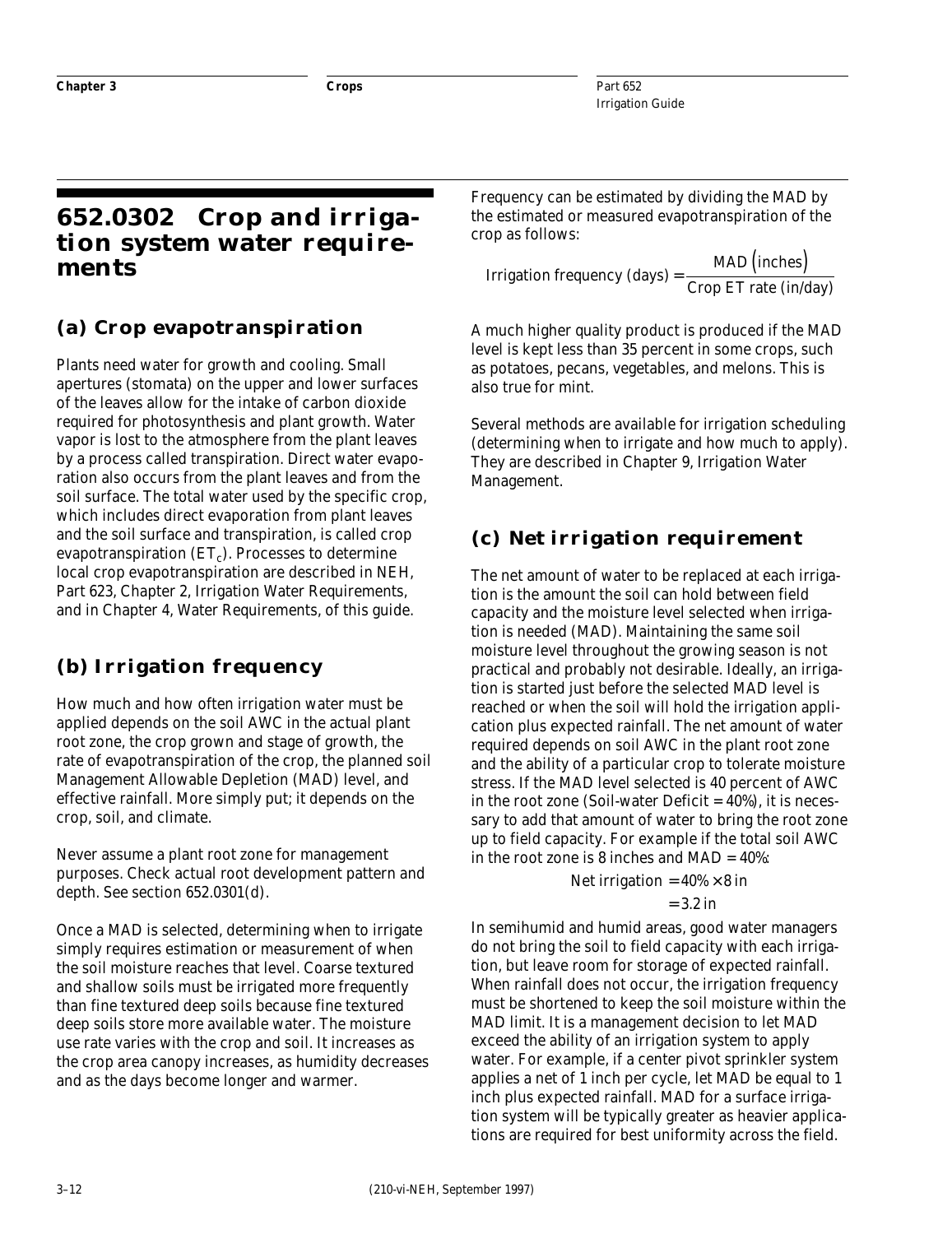#### **(d) Gross irrigation requirement**

The gross amount of water to be applied at each irrigation is the amount that must be applied to assure enough water enters the soil and is stored within the plant root zone to meet crop needs. No irrigation system that fully meets the season crop evapotranspiration needs is 100 percent efficient. Not all water applied during the irrigation enters and is held in the plant root zone. Also, all irrigation systems have a distribution uniformity less than 100 percent. Applying too much water too soon (poor irrigation water management) causes the greatest overuse of water. Irrigation systems and management techniques are available that reduce the avoidable losses. They are described in chapters 5, 6, 7, 8, and 9 of this guide.

Unavoidable losses are caused by:

- Unequal distribution of water being applied over the field.
- Deep percolation below the plant root zone in parts of the field.
- Translocation or surface runoff in parts of the field.
- Evaporation from the soil surface; flowing and ponded water.
- Evaporation of water intercepted by the plant canopy under sprinkler systems.
- Evaporation and wind drift from sprinklers or spray heads.

=

• Nonuniform soils.

For a given irrigation method and system, irrigation efficiency varies with the skill used in planning, designing, installing, and operating the system. Local climatic and physical site conditions (soils, topography) must be assessed. To assure that the net amount of soil water is replaced and retained in the root zone during each irrigation, a larger amount of water must be applied to offset the expected losses. The gross amount to be applied is determined by the equation shown at the bottom of this page.

For more information on irrigation and system requirements, see Chapter 4, Water Requirements; NEH Part 623, Chapter 2, Irrigation Water Requirements; and the West National Technical Center publication, Farm Irrigation Rating Index (FIRI), A method for planning, evaluating and improving irrigation management.

Net amount to be replaced  $(in)$ 

Gross irrigation amount  $(in)$  = Overall irrigation efficiency of system imcluding management (%)

Management Allowable Depletion (MAD)

Overall irrigation efficiency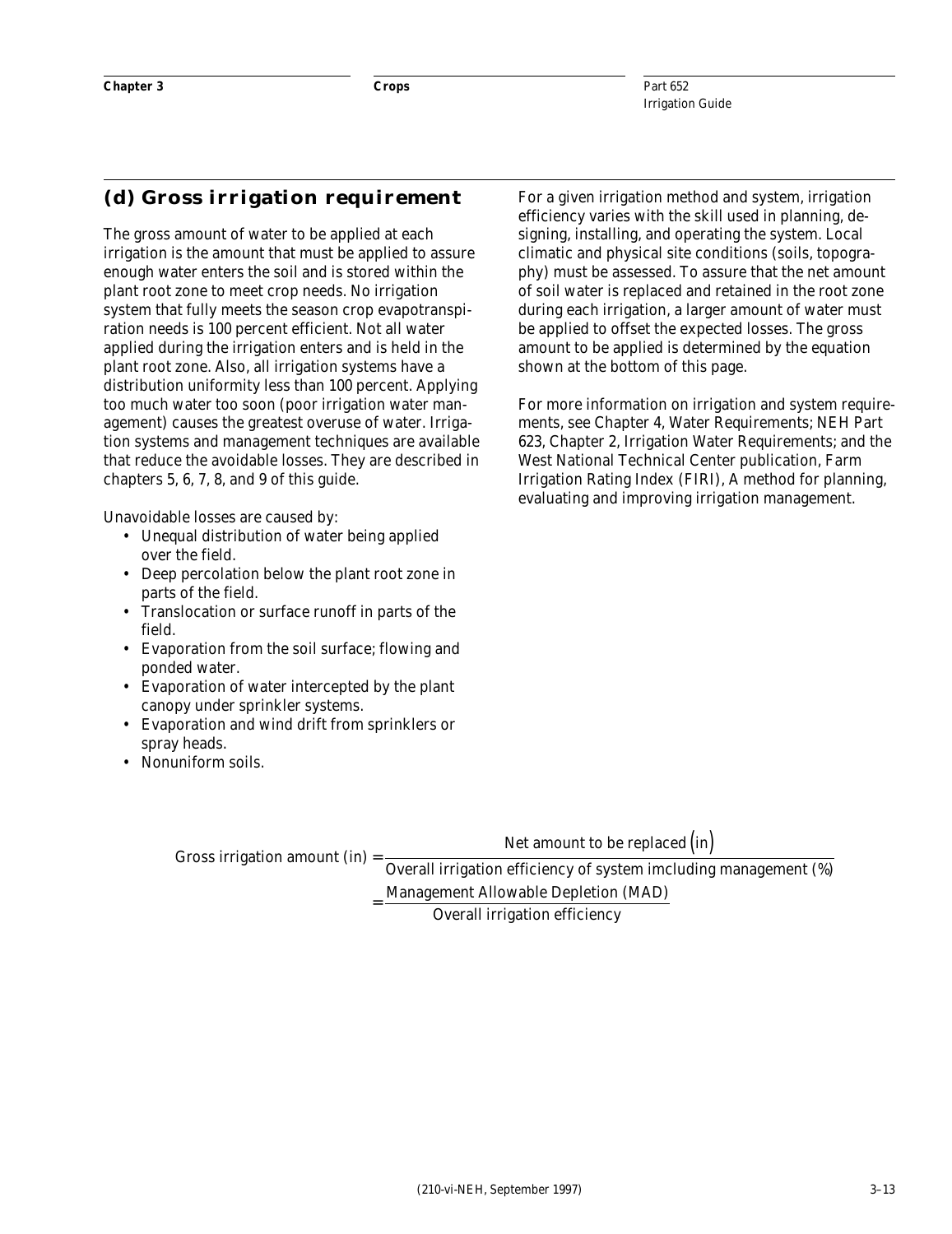### **652.0303 Reduced irrigation and restricted water supply**

Several opportunities are available to the irrigator in semiarid, subhumid, and humid areas for reduced irrigation water application:

- Maximizing effective rainfall.
- Deficit or partial season irrigation.
- Selection of crops with low water requirements during normal high water use periods; i.e., small grains, (or accept the risk of drought periods).
- Selection of drought resistant crops and varieties that provide yields based on water availability, i.e., alfalfa hay, grass pasture (accept the reduced yields caused by drought periods).
- Irrigate just before critical growth period(s) of the crop to minimize critical plant moisture stress during those periods.
- Use state-of-art irrigation scheduling techniques that use local area climate and onsite rainfall data, and field-by-field soil moisture status monitoring.
- Use tillage practices that allow maximum surface storage and infiltration of rainfall events, reducing runoff and soil surface evaporation.
- Follow an intensive crop residue management and mulch program and minimize tillage to reduce soil surface evaporation.
- Reduce irrigated acreage to that which can be adequately irrigated with the available water supply.

Risk is less when growing crops on deep, high AWC, loamy soils and in climatic areas that have adequate rainfall for the crop. The risk is greater when growing crops on low AWC soils even in areas that have adequate rainfall during the growing season. When growing high value crops, an irrigation system and adequate water supply are highly desirable for insurance against potential crop loss. A detailed economic analysis should be completed to provide estimates of optimum net benefits. The analysis should include cost of water, pumping costs, reduced yields caused by reduced crop water use, and reduced tillage operation costs. Subsequent management decisions should be based on this analysis. See chapter 11 for additional discussion.

In some areas irrigation water delivery systems, including management, limit on-farm water management improvements. *Rotational* delivery systems have the lowest on-farm water management potential, while *on demand* delivery systems have the highest.

Improving both management and the irrigation system can reduce the amount of water applied and more effectively use existing water supplies. Improving water management, including irrigation scheduling and adequate water measurement, is always the first recommended increment of change. Improving existing irrigation systems is the next. Unless the existing irrigation system is unsuitable for the site, crop grown, or water supply, converting to another irrigation method seldom produces benefits equal to improvements in water management. See Chapter 5, Selecting an Irrigation Method, for additional information on selecting and applying the best method or system for the site.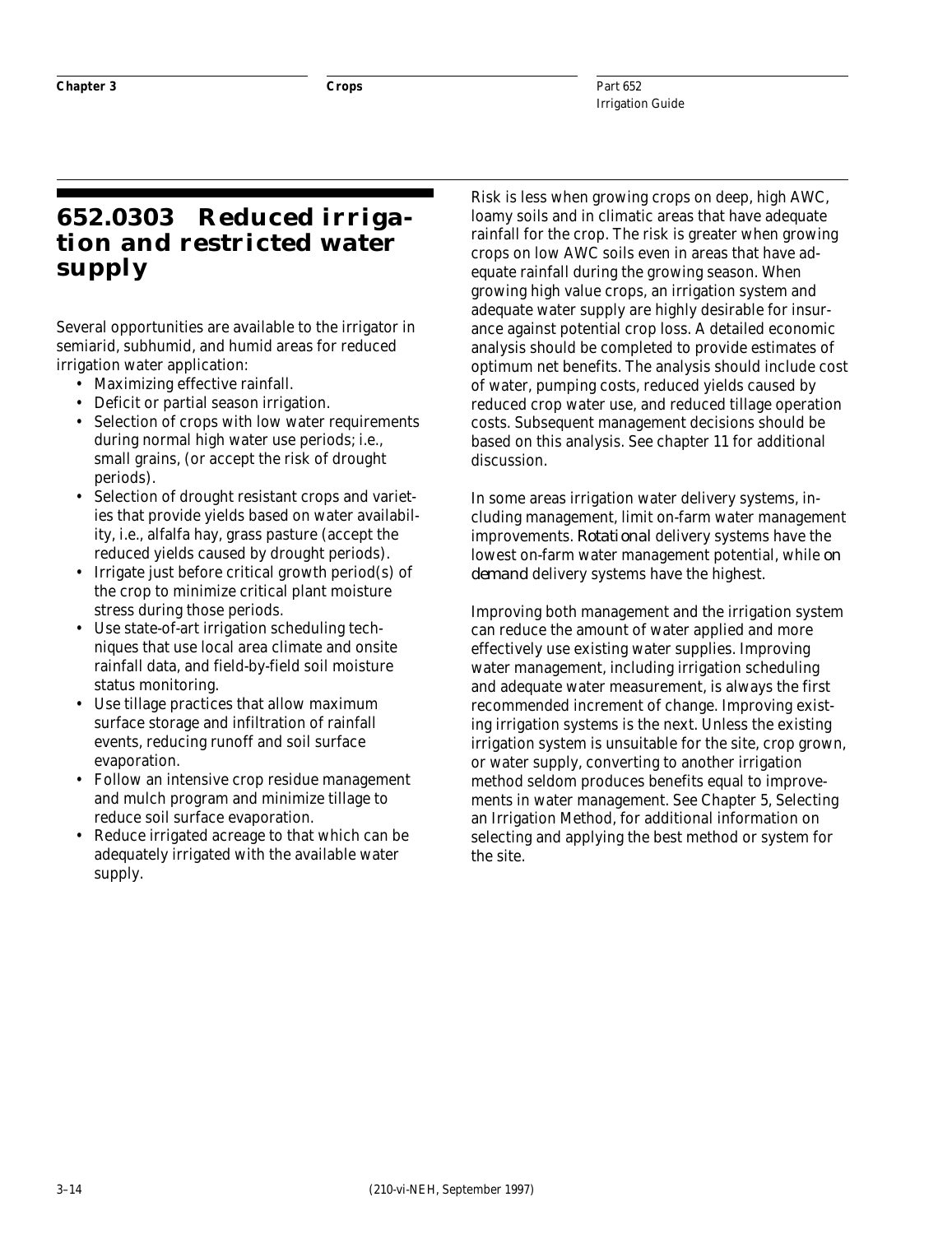### **652.0304 Adapted irrigation systems**

All crops can be efficiently irrigated by more than one irrigation method and system. Crops grown and their cultural requirements aid in determining the irrigation method and system used. Crops can be placed in broad categories as follows:

#### **Category 1. Row or bedded crops:**

sugar beets, sugarcane, potatoes, pineapple, cotton, soybeans, corn, sorghum, milo, vegetables, vegetable and flower seed, melons, tomatoes, and strawberries.

- **Category 2. Close-growing crops** (sown, drilled, or sodded): small grain, alfalfa, pasture, and turf.
- **Category 3. Water flooded crops:** rice and taro.

#### **Category 4. Permanent crops:**

orchards of fruit and nuts, citrus groves, grapes, cane berries, blueberries, cranberries, bananas and papaya plantations, hops, and trees and shrubs for windbreaks, wildlife, landscape, and ornamentals.

A comparison of irrigation system versus crops that can be reasonably grown with that system is displayed in table 3–5.

See Chapter 5, Selecting an Irrigation Method, Chapter 6, Irrigation System Design, and chapters 3, 4, 5, 7, and 11 of the National Engineering Handbook, Part 623 (section 15) for more information on adapted irrigations systems.

#### Table 3-5 Irrigation system vs. crops grown

| <b>Irrigation system</b>         | 1 |   | - - - Crop category - | 4 |
|----------------------------------|---|---|-----------------------|---|
| <b>Surface</b>                   |   |   |                       |   |
| Basins, borders                  |   | X | X                     | X |
| Furrows, corrugations            | X | X |                       | X |
| Contour levee - rice             |   | X | X                     |   |
| <b>Sprinkler</b>                 |   |   |                       |   |
| Side (wheel) roll lateral        | X | X |                       |   |
| Hand move lateral                | X | X |                       | X |
| Fixed (solid) set                |   | X |                       | X |
| Center pivot, linear move        | X | X |                       |   |
| Big guns - traveling, stationary | X | X |                       |   |
| Micro                            |   |   |                       |   |
| Point source                     |   |   |                       | X |
| Line source                      | X |   |                       | X |
| <b>Basin bubbler</b>             |   |   |                       | X |
| Mini sprinklers & spray heads    |   |   |                       | X |
| <b>Subirrigation</b>             | X | X | X                     | X |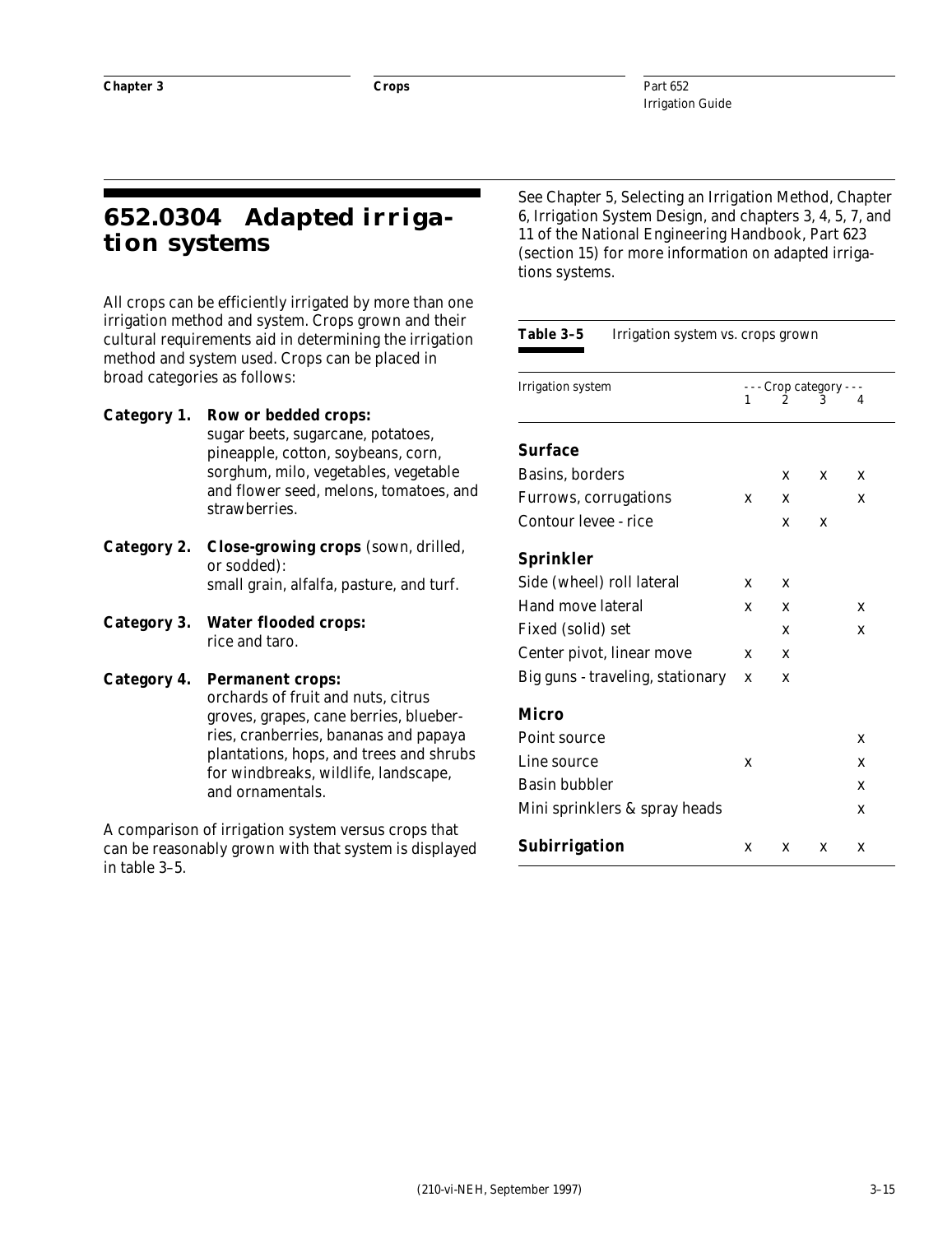### **652.0305 Temperature effects and management**

Crop yield and quality can be negatively affected by temperature extremes, both cold and hot. Application of water in a timely manner can provide some degree of protection. Water can also be applied to cool plants to maintain product quality, to delay bud development, and to provide frost protection of buds, flowers, and young fruit.

### **(a) High temperatures**

Extremely high temperatures can

- put plants into a temporary plant moisture stress,
- hasten untimely fruit development and ripening,
- cause moisture stress in ripening fruit,
- sunburn berries and other fruit,
- overheat bare soils during seed germination (i.e., lettuce), and
- overheat standing water in basin irrigation.

Water used for temperature modification as a crop and soil coolant is typically applied with a sprinkler/spray system.

#### **(b) Low temperatures**

When temperatures drop below the critical temperature, damage can occur to both annual and perennial plants. If ambient air temperature and humidity are severely low, permanent damage to fruit, citrus, and nut trees can occur. When it drops below freezing, the developing buds and flowers on fruit and berry plants can be damaged. Temporary freeze back of new growth in grasses and legumes can occur, and healthy annual plants can be killed or damaged beyond recovery.

Water can be applied to provide frost protection to about 25 °F. Sprinkler/spray systems that apply water overhead onto the plant canopy are typically used. This allows a protective layer of ice to build up on the leaves, blossoms, and buds. Frost protection involves heat release caused by changing water to ice. The process must be understood to determine the application rate and timing of water for adequate frost protection. Some limited success has been attained with under-tree spray systems and surface flooding systems.

See NEH, Part 623 (Section 15), Chapter 2, Irrigation Water Requirements, for further information.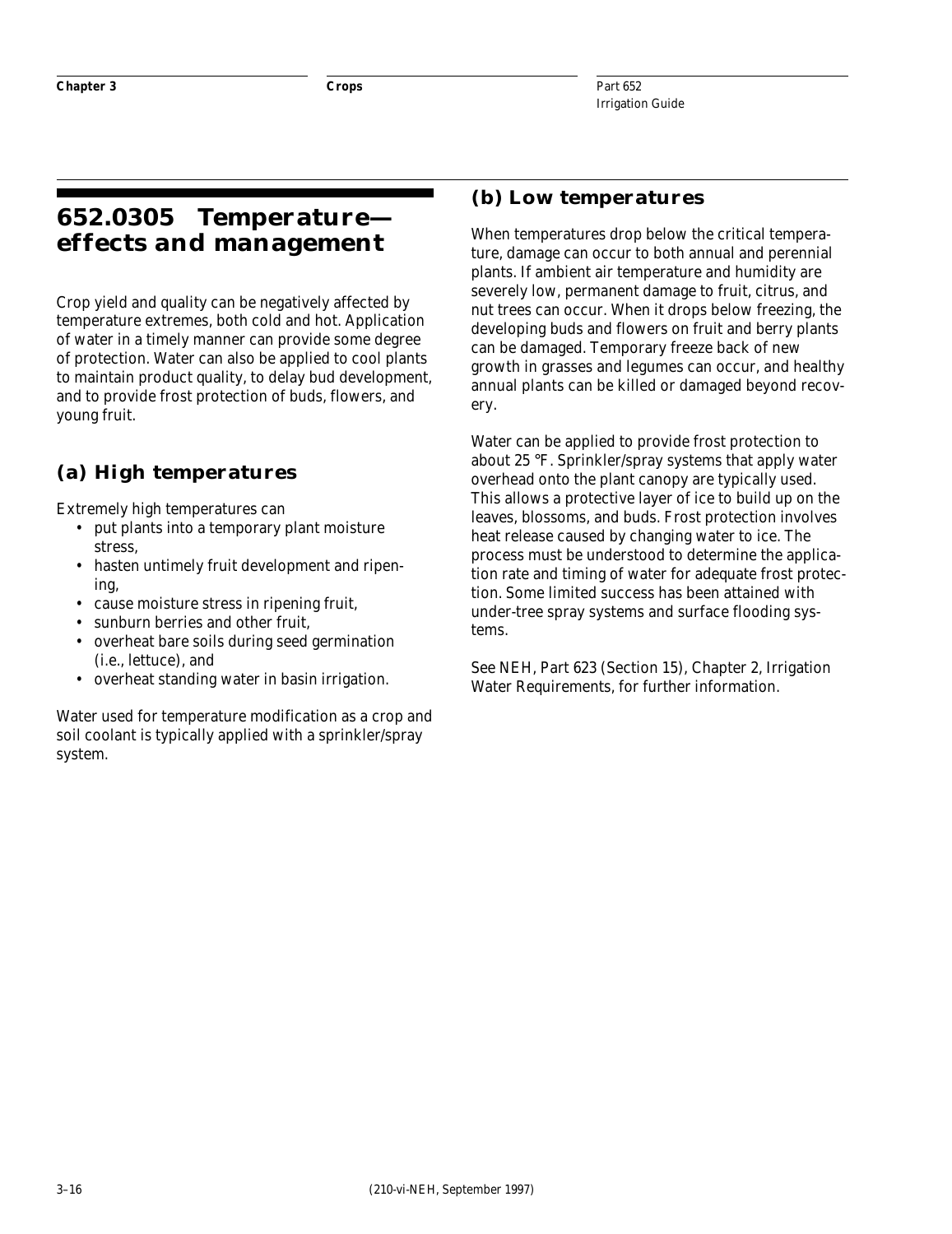### **652.0306 Salinity and sodicity effects**

#### **(a) General**

In arid areas nearly all irrigation water and soils contain salts, some of which are toxic to plants and animals. When water is removed from the soil profile by plant transpiration and soil surface evaporation, salts remain in the soil profile and on the soil surface. If the soil-water solute is high in sodium, the soil becomes sodic. All other ionic concentrations in solution (i.e., calcium, magnesium, potassium) cause salinity. These conditions are particularly common where most of the crop water requirement comes from irrigation. The problem eventually becomes serious if

- irrigation or natural precipitation is not sufficient to leach the accumulating salts,
- water and soil management are less than adequate.
- soil and water amendments are inadequate, or
- the soil is poorly drained.

Salinity and sodicity problems can also develop as a result of saline seeps, use of poor quality irrigation water including flooding by brackish water near the ocean, or by using drainage water from upslope irrigation. As salt concentrations increase above a threshold level, the growth rate, mature size of crops, and product quality progressively decrease.

Principal objectives of water management are to maintain soil tilth, soil-water content, and salinity and sodicity levels suitable for optimum plant growth. A natural occurring internal drainage or an installed drainage system within the usable soil profile is essential. See Chapter 13, Quality of Water Supply, for additional information.

#### **(b) Measuring salinity and sodicity concentration**

A method has been developed to measure and quantify salinity and sodicity levels in soils. Thus, the salinity of a soil can be determined by measuring the electrical conductivity,  $EC_e$ , of the soil-water extract expressed in millimhos per centimeter or decisiemens per meter,

corrected to a standard temperature of 77 °F (25 °C).  $1$  mmho/cm =  $1$  dS/m.

Salt molecules in solution produce electrically-charged particles called ions. Ions can conduct an electrical current. The greater the concentration of ions in a solution, the greater the electrical conductivity of the solution.

To measure sodicity in soil, the Sodium Adsorption Ratio (SAR) is used. It is a measure of the ratio of sodium to calcium plus magnesium present.

$$
SAR = \frac{Na}{\left(\frac{Ca + Mg}{2}\right)^{\frac{1}{2}}}
$$

### **(c) Effects of salinity on yields**

Crop yields and quality are reduced when salinity levels exceed a certain threshold. See NEH, Part 623, Irrigation, Chapter 1, Soil-Plant-Water Relationships (table 1–8), and Chapter 2, Irrigation Water Requirements. The information presented provides two essential parameters for expressing salt tolerance:

- The salinity threshold level above which reduced yield will occur
- The percent yield reduction per unit salinity increase beyond the threshold level

#### **(d) Effect of salinity and sodicity on AWC**

Plants extract water from the soil by exerting an adsorptive force or tension greater than the attraction of the soil matrix for water. As the soil dries, remaining water in the soil profile is held more tightly by soil particles. Salts also attract water. The combination of drying soils and elevated salt concentrations results in less water at a given tension being available for plant uptake. The reduction in water available to the crop as salinity increases is evident in figure 2–7, chapter 2, which shows the volumetric water content versus soilwater potential for a clay loam soil at various degrees of soil salinity,  $EC_e$ . Table 2–4 provides a process to estimate AWC based on texture and  $EC_e$  of 0 to 15 mmho/cm.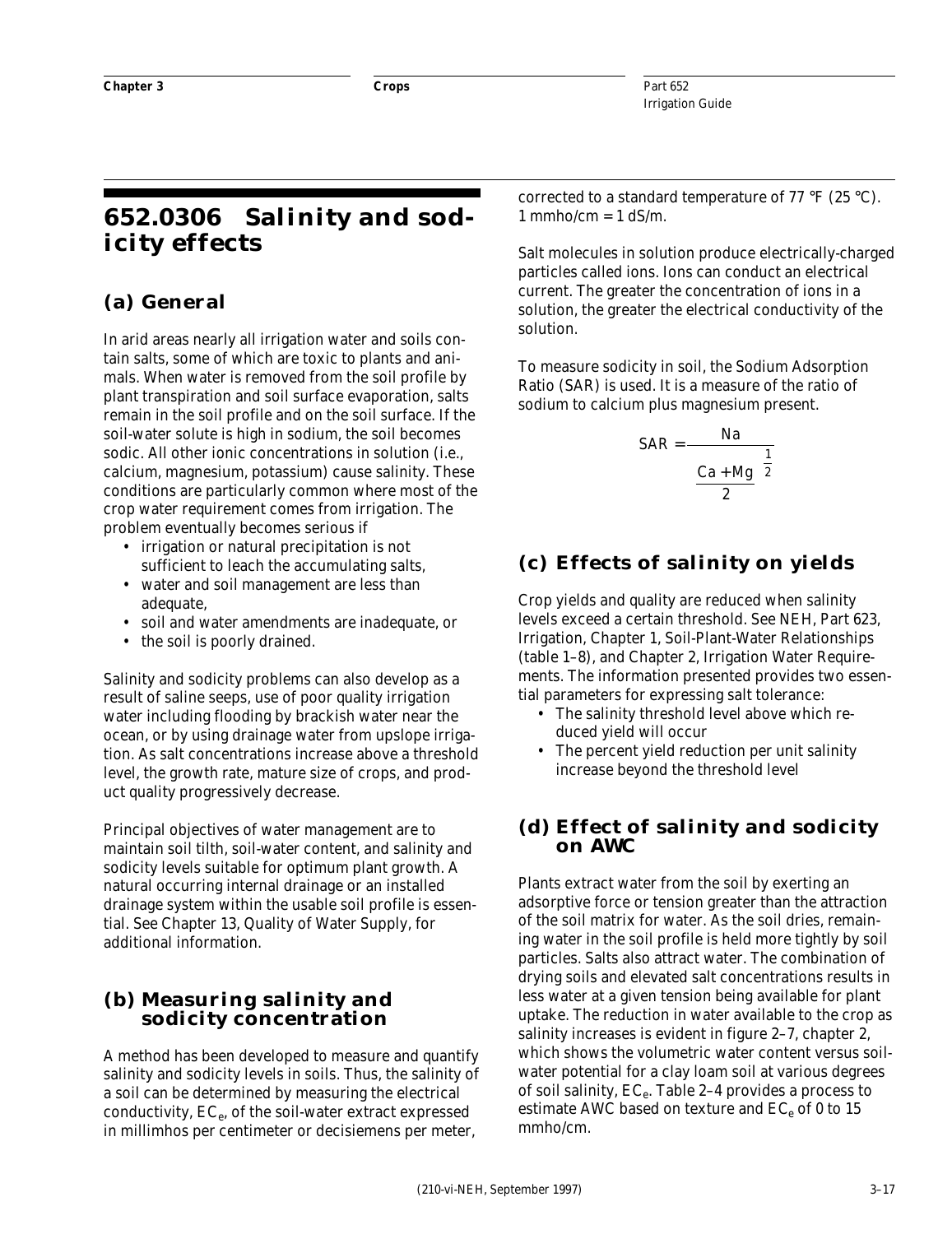If the salt content of the soil cannot be maintained or reduced to a point compatible with the optimum yield of a crop, a more salt-tolerant crop should be grown or the operator must accept reduced yields. Most often, salinity or sodicity is not maintained below plant thresholds because less than adequate soil and water management practices are followed.

#### **(e) Management practices for salinity and sodicity control**

The major objective of salinity management is to keep soil salinity and sodicity below thresholds for seed germination, seedling establishment, crop growth, and quality while minimizing the salt loading effects of drainage outflow. Procedures that require relatively minor changes in management are:

- Improved irrigation water management
- Improved crop residue management
- Adding soil and water amendments
- Selection of more salt-tolerant crops
- Leaching with additional irrigation water
- Preplant irrigations
- Changing of seed placement on the furrow bed

Maintaining a higher soil-water content decreases soilwater tension; thereby, increasing water available to plants. Alternatives that require significant adjustments are:

- Changing the water supply
- Changing irrigation methods
- Land leveling for improvements to surface drainage and irrigation water distribution
- Modifying the soil profile
- Providing for internal drainage

ASCE Report No. 71, Agricultural Salinity Assessment and Management (1990) gives specific recommendations regarding salinity and sodicity assessment and management.

Irrigated agriculture cannot be sustained without adequate leaching and internal drainage to control buildup of calcium, sodium, and other toxic ions in the soil profile. Where subsurface drainage systems are installed to improve downward water movement and removal of the required leaching volume, soluble salts plus other agricultural chemicals and fertilizers move with the drainage water. They have the potential to move to streams, wetlands, estuaries, and lakes.

Where possible, leaching events should be planned when soil nitrate levels are low. The leaching requirement for salinity control can be minimized with good irrigation water management and with adequately designed, installed, and operated irrigation water delivery and application systems.

Drainage outflow with high salt concentrations can be disposed of through use of evaporation ponds (the salts remain), or often water can be directly reused as an irrigation water supply for applications where saline water is acceptable, such as irrigation of salttolerant plants or for industrial uses. In some areas drainage outflow with high salt concentration may not be allowed to be released to public waters without a point-discharge permit, or it must be desalted. In most high salt content water reuse operations, the salt moves and precipitates out at another spot. It does not go away.

When irrigating with high salt content water, internal soil drainage and leaching are required to maintain an acceptable salt balance for the plants being grown. The salt concentration in drainage outflow can be quite high, and concern for safe disposal still exists. Some saline and sodic tolerant crops require high quality water for germination and establishment. Once the crop is established, poorer quality water can be used. Generally, water containing different salinesodic concentrations should not be mixed.

#### **(f) Toxic elements**

Toxicity problems can be the same or different from those of salinity and sodicity because they can occur between the plant and the soil and may not be caused by osmotic potential or water stress. Toxicity normally results when certain ions are present in the soil or absorbed with soil-water, move with the plant transpiration stream, and accumulate in the leaves at concentrations that cause plant damage. It also can result from water sprayed directly on leaf surfaces. The extent of the damage depends on the specific ion concentration, crop sensitivity, crop growth stage, and crop water use rate and time.

The usual toxic ions in irrigation water include chloride, sodium, and boron. Excessive chlorine in domestic water systems and salts from water softeners in home systems can also be a problem. Not all crops are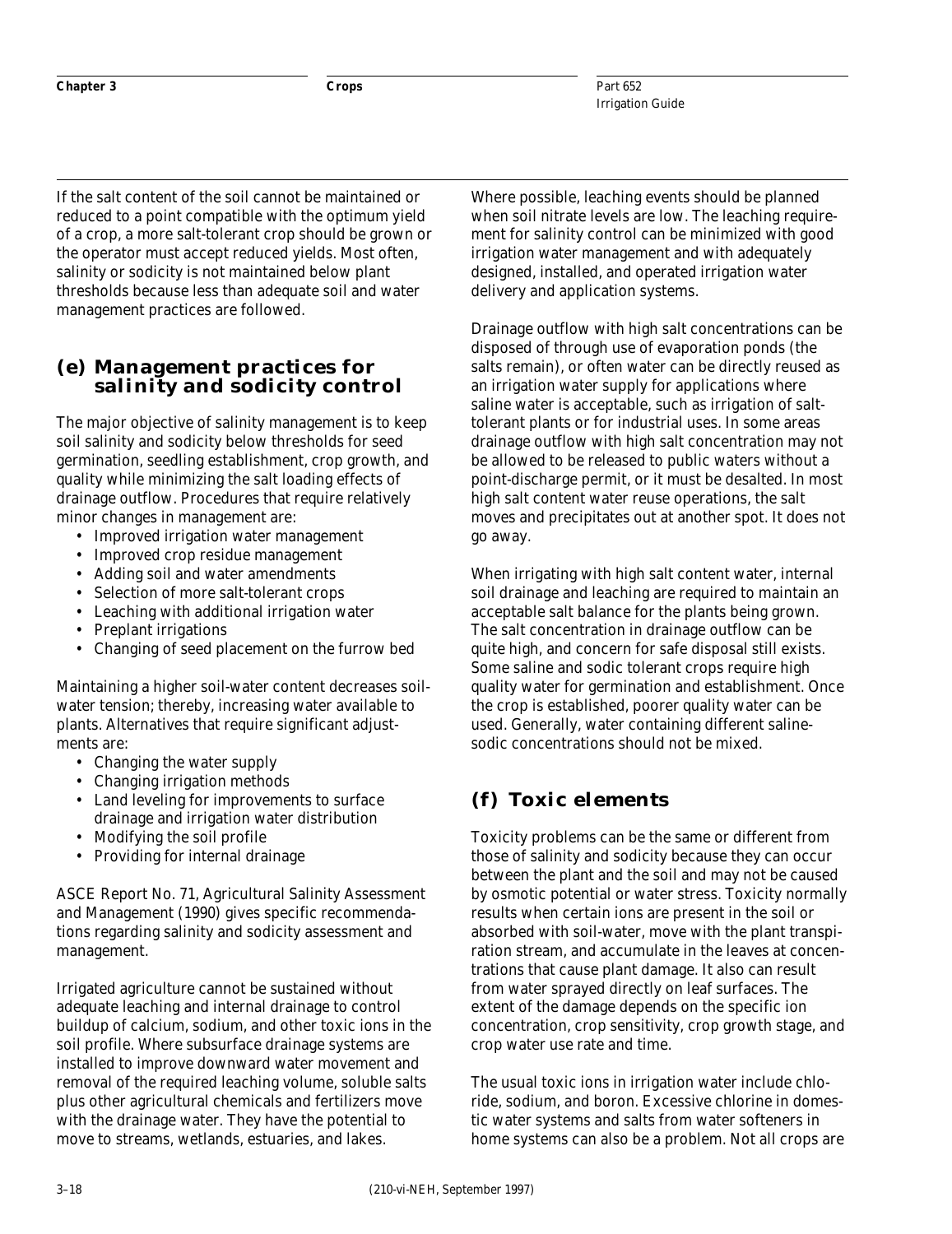sensitive to these ions, but some crops are very sensitive. Chemical analysis of plant tissue, soil-water extract, and irrigation water is most commonly used to identify toxicity problems.

The affect of toxic elements (i.e., selenium) on waterfowl from drainage outflow has also been observed in several areas. Toxic elements that occur naturally in the soil (i.e., selenium and boron) in high concentrations or were used as pesticide control in past years (i.e., arsenic and mercury) are of great concern. Irrigation water that deep percolates below the plant root zone can potentially carry these dissolved toxic elements downslope into the ground water and can eventually flow into wetlands, estuaries, streams, and lakes.

See NEH Part 623, Chapter 2, Irrigation Water Requirements, for further information on management of soil salinity and sodicity and on assessment of boron and other toxic elements.

### **652.0307 Crop data bases**

The Field Office Computer System (FOCS) includes a plant data base that is site specific and can be used directly by applications for planning and designing irrigation systems.